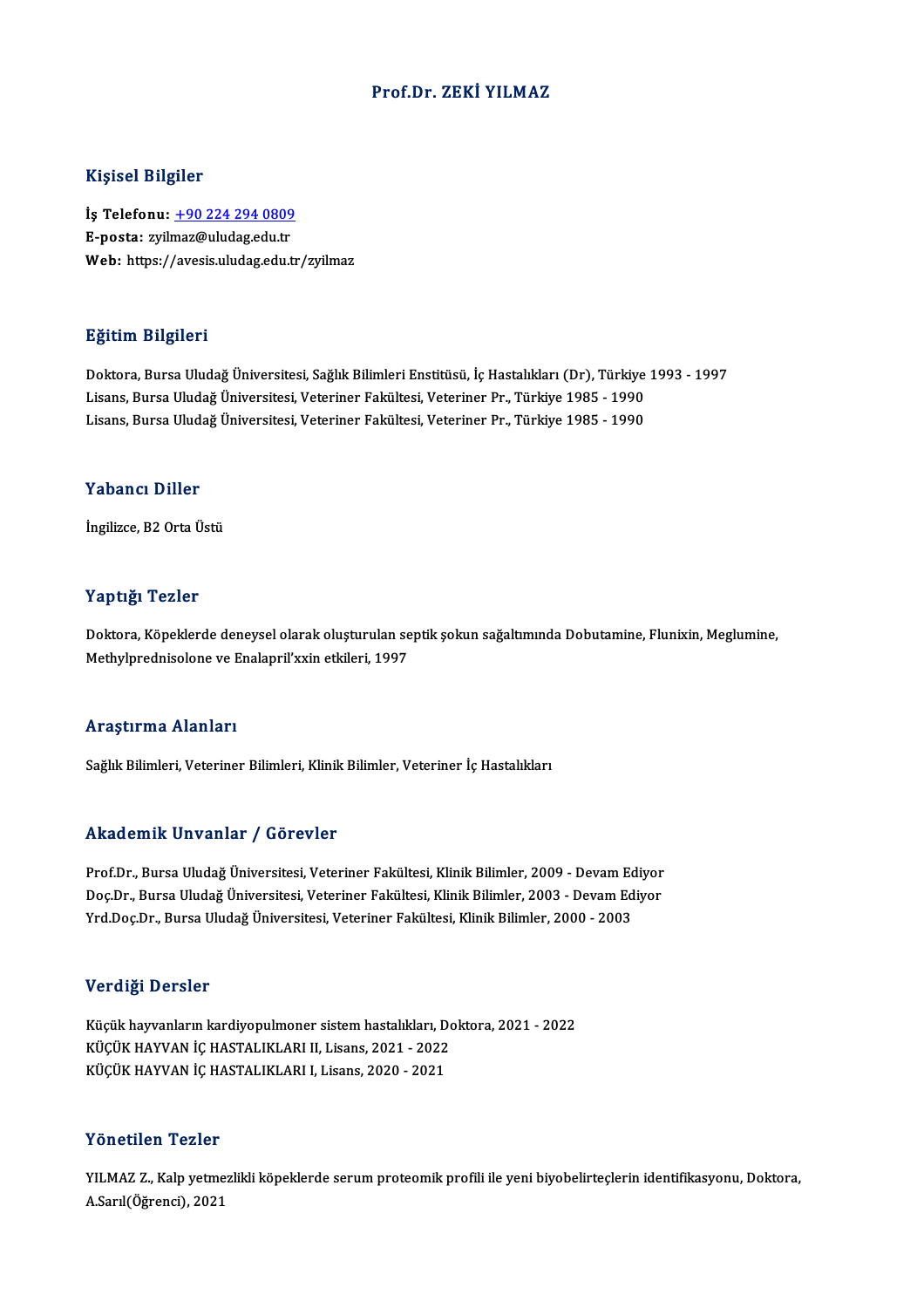YILMAZ Z., Kalp yetmezlikli köpeklerde hemostazisin değerlendirilmesine yeni bir yaklaşım: Platelet proteomik profili,<br>Pektara, B.Levent(Öğrensi), 2019 YILMAZ Z., Kalp yetmezlikli köpeklı<br>Doktora, P.Levent(Öğrenci), 2019<br>VILMAZ Z., Endeteksemili könekler YILMAZ Z., Kalp yetmezlikli köpeklerde hemostazisin değerlendirilmesine yeni bir yaklaşım: Platelet proteomik profili,<br>Doktora, P.Levent(Öğrenci), 2019<br>YILMAZ Z., Endotoksemili köpeklerde intravenöz kolin tedavisinin akut

Doktora, P.Levent(Öğrenci), 2019<br>YILMAZ Z., Endotoksemili köpeklerde intravenöz kolin tedavisinin akut faz proteinleri ve kardiyak fonksiyonlara olan<br>etkisi, Doktora, M.Kocatürk(Öğrenci), 2012 YILMAZ Z., Endotoksemili köpeklerde intravenöz kolin tedavisinin akut faz proteinleri ve kardiyak fonksiyonlara olan<br>etkisi, Doktora, M.Kocatürk(Öğrenci), 2012<br>YILMAZ Z., Bursa Bölgesindeki köpeklerde canine minute virusun

etkisi, Doktora, M.Kocatürk(Öğrenci), 2012<br>YILMAZ Z., Bursa Bölgesindeki köpeklerde canine mi<br>değerlendirilmesi, Doktora, S.Torun(Öğrenci), 2006

# değerlendirilmesi, Doktora, S.Torun(Öğrenci), 2006<br>SCI, SSCI ve AHCI İndekslerine Giren Dergilerde Yayınlanan Makaleler

CI, SSCI ve AHCI İndekslerine Giren Dergilerde Yayınlanan Makaleler<br>I. Editorial: Novel Insight Into the Diagnosis and Treatment of Cardio(Thoracic) Diseases in Dogs and<br>Cats bbur<br>Edito<br>Cats Editorial: Novel Insight Into the Diagno<br>Cats<br>Hamabe L., Kocatürk M., Yılmaz Z., Tanaka R.<br>EPONTIEDS IN VETERINARY SCIENCES SO 0. Gats<br>Hamabe L., Kocatürk M., Yılmaz Z., Tanaka R.<br>FRONTIERS IN VETERINARY SCIENCES, sa.9, ss.1-2, 2022 (SCI Expanded İndekslerine Giren Dergi) Hamabe L., Kocatürk M., Yılmaz Z., Tanaka R.<br>FRONTIERS IN VETERINARY SCIENCES, sa.9, ss.1-2, 2022 (SCI Expanded Indekslerine Giren I<br>II. Serum Proteomic Changes in Dogs with Different Stages of Chronic Heart Failure<br>Saril Saril A., Kocaturk M., Shimada K., Uemura A., Akgün E., Levent P., Baykal A. T. , Prieto A. M. , Agudelo C. F. , Tanaka R.,<br>et al. Seru<br>Saril<br>et al. Animals, cilt.12, sa.4, 2022 (SCI İndekslerine Giren Dergi) III. Estimation of Pulmonary Arterial Wave Reflection by Echo-Doppler: A Preliminary Study in Dogs With Experimentally-Induced Acute Pulmonary Embolism. Estimation of Pulmonary Arterial Wave Reflection by Echo-Doppler: A Preliminary Study in<br>With Experimentally-Induced Acute Pulmonary Embolism.<br>Yoshida T., Uejima T., Komeda S., Matsuura K., Uemura A., Hayama H., Yamashita With Experimentally-Induced Acute Pulmonary Embolism.<br>Yoshida T., Uejima T., Komeda S., Matsuura K., Uemura A., Hayama H., Yamashita<br>Frontiers in physiology, cilt.12, ss.752550, 2021 (SCI İndekslerine Giren Dergi)<br>Chaline Yoshida T., Uejima T., Komeda S., Matsuura K., Uemura A., Hayama H., Yamashita T., Yilmaz Z., Tanaka R.<br>Frontiers in physiology, cilt.12, ss.752550, 2021 (SCI Indekslerine Giren Dergi)<br>IV. Choline or CDP-choline restores h Frontiers in physiology, cilt.12, ss.752550, 2021 (SCI Indeks<br>Choline or CDP-choline restores hypotension and im<br>dogs with experimentally - Induced endotoxic shock.<br>Kosaturk M. Vilmar 7, Cancey M. Orarda V. Cance J. J. But Choline or CDP-choline restores hypotension and improves myocal<br>dogs with experimentally - Induced endotoxic shock.<br>Kocaturk M., Yilmaz Z., Cansev M., Ozarda Y., Ceron J. J. , Buturak A., Ulus I. H.<br>Besearsh in veterinary dogs with experimentally - Induced endotoxic shock.<br>Kocaturk M., Yilmaz Z., Cansev M., Ozarda Y., Ceron J. J. , Buturak A., Ulus I. H.<br>Research in veterinary science, cilt.141, ss.116-128, 2021 (SCI İndekslerine Giren Derg Kocaturk M., Yilmaz Z., Cansev M., Ozarda Y., Ceron J. J. , Buturak A., Ulus I. H.<br>Research in veterinary science, cilt.141, ss.116-128, 2021 (SCI İndekslerine Giren Dergi)<br>V. Role of Two-Dimensional Speckle-Tracking E Research in veterinary<br>Role of Two-Dimensi<br>Dysfunction in Dogs.<br>Hamaba I. Mandour A Role of Two-Dimensional Speckle-Tracking Echocardiography in Early De<br>Dysfunction in Dogs.<br>Hamabe L., Mandour A. S. , Shimada K., Uemura A., Yilmaz Z., Nagaoka K., Tanaka R.<br>Animala : en enen access journal from MDBL silt Dysfunction in Dogs.<br>Hamabe L., Mandour A. S. , Shimada K., Uemura A., Yilmaz Z., Nagaoka K., Tanaka R.<br>Animals : an open access journal from MDPI, cilt.11, 2021 (SCI İndekslerine Giren Dergi)<br>Changes in the Bulmanany Arto Hamabe L., Mandour A. S. , Shimada K., Uemura A., Yilmaz Z., Nagaoka K., Tanaka R.<br>Animals : an open access journal from MDPI, cilt.11, 2021 (SCI Indekslerine Giren Dergi)<br>VI. Changes in the Pulmonary Artery Wave Reflectio Animals : an open access journal from MDPI, cilt.11, 2021<br>Changes in the Pulmonary Artery Wave Reflection<br>Pulmonary Embolism and the Effect of Vasodilator<br>Veshida T. Mandour A. S., Matauune K., Shimada K., El Hue Changes in the Pulmonary Artery Wave Reflection in Dogs with Experimentally-Induced Acute<br>Pulmonary Embolism and the Effect of Vasodilator<br>Yoshida T., Mandour A. S. , Matsuura K., Shimada K., El-Husseiny H. M. , Hamabe L., Pulmonary Embolism and the Effect of Vasodilator<br>Yoshida T., Mandour A. S. , Matsuura K., Shimada K., El-Huss<br>ANIMALS, cilt.11, sa.7, 2021 (SCI İndekslerine Giren Dergi)<br>Nan invasive Assessment of Bulmonary Artery Ways Yoshida T., Mandour A. S. , Matsuura K., Shimada K., El-Husseiny H. M. , Hamabe L., YILMAZ Z., Uemura A., Tanaka<br>ANIMALS, cilt.11, sa.7, 2021 (SCI İndekslerine Giren Dergi)<br>VII. Non-invasive Assessment of Pulmonary Art ANIMALS, cilt.11<br>Non-invasive<br>Hypertension<br><sup>Vochido T.</sup> Mate Non-invasive Assessment of Pulmonary Artery Wave Reflec<br>Hypertension<br>Yoshida T., Matsuura K., Seijirow G., Uemura A., Yılmaz Z., Tanaka R.<br>EPONTIERS IN VETERINARY SCIENCE. silt 9, 2021. (SCI İndekslering Hypertension<br>Yoshida T., Matsuura K., Seijirow G., Uemura A., Yılmaz Z., Tanaka R.<br>FRONTIERS IN VETERINARY SCIENCE, cilt.8, 2021 (SCI İndekslerine Giren Dergi) Yoshida T., Matsuura K., Seijirow G., Uemura A., Yılmaz Z., Tanaka R.<br>FRONTIERS IN VETERINARY SCIENCE, cilt.8, 2021 (SCI İndekslerine Giren Dergi)<br>VIII. The Utility of Intraventricular Pressure Gradient for Early Detec FRONTIERS IN VETERINARY SCIENCE, cilt.8, 2<br>The Utility of Intraventricular Pressure<br>Subclinical Cardiac Dysfunction in Dogs<br>Matauura K. Shinaishi K. Mandour A. S. Sate The Utility of Intraventricular Pressure Gradient for Early Detection of Chemotherapy-Induced<br>Subclinical Cardiac Dysfunction in Dogs<br>Matsuura K., Shiraishi K., Mandour A. S. , Sato K., Shimada K., Goya S., Yoshida T., Kit Subcli<mark>n</mark><br>Matsuul<br>A., et al.<br>ANIMAL Matsuura K., Shiraishi K., Mandour A. S. , Sato K., Shimada K<br>A., et al.<br>ANIMALS, cilt.11, sa.4, 2021 (SCI İndekslerine Giren Dergi)<br>Nasal segretoru protain shanges fallowing intravang A., et al.<br>ANIMALS, cilt.11, sa.4, 2021 (SCI İndekslerine Giren Dergi)<br>IX. Nasal secretory protein changes following intravenous choline administration in calves with<br>experimentally indused endetaysemia ANIMALS, cilt.11, sa.4, 2021 (SCI İndekslerin<br>Nasal secretory protein changes follow<br>experimentally induced endotoxaemia<br>Kessturk M. Inan O. E., Tyanijanavisiyte A. ( Nasal secretory protein changes following intravenous choline administration in calves with<br>experimentally induced endotoxaemia<br>Kocaturk M., Inan O. E. , Tvarijonaviciute A., Sahin B., Baykal A. T. , Cansev M., Ceron J. J. experimentally induced endotoxaemia<br>Kocaturk M., Inan O. E. , Tvarijonaviciute A., Sahin B., Baykal A. T. , Cansev M., Ceron J. J. , Yilmaz Z., Ulus I. H.<br>VETERINARY IMMUNOLOGY AND IMMUNOPATHOLOGY, cilt.233, 2021 (SCI İnde Kocaturk M., Inan O. E. , Tvarijonaviciute A., Sahin B., Baykal A. T. , Cansev M., Ceron J. J. , Yilmaz Z., Ulus I. H.<br>VETERINARY IMMUNOLOGY AND IMMUNOPATHOLOGY, cilt.233, 2021 (SCI İndekslerine Giren Dergi)<br>X. Identificat VETERINARY IMMUNOLOGY AND IMMU<br>Identification of serum proteins in<br>Borrelia burgdorferi: a pilot study<br>Kessturk M. Mertiner L. Escribane D. S Kocaturk M., Martinez L., Escribano D., Schanilec P., Levent P., Saril A., Martinez-Subiela S., Tvarijonaviciute A., Cihan<br>H., Yalcin E., et al. Borrelia burgdorferi: a pilot study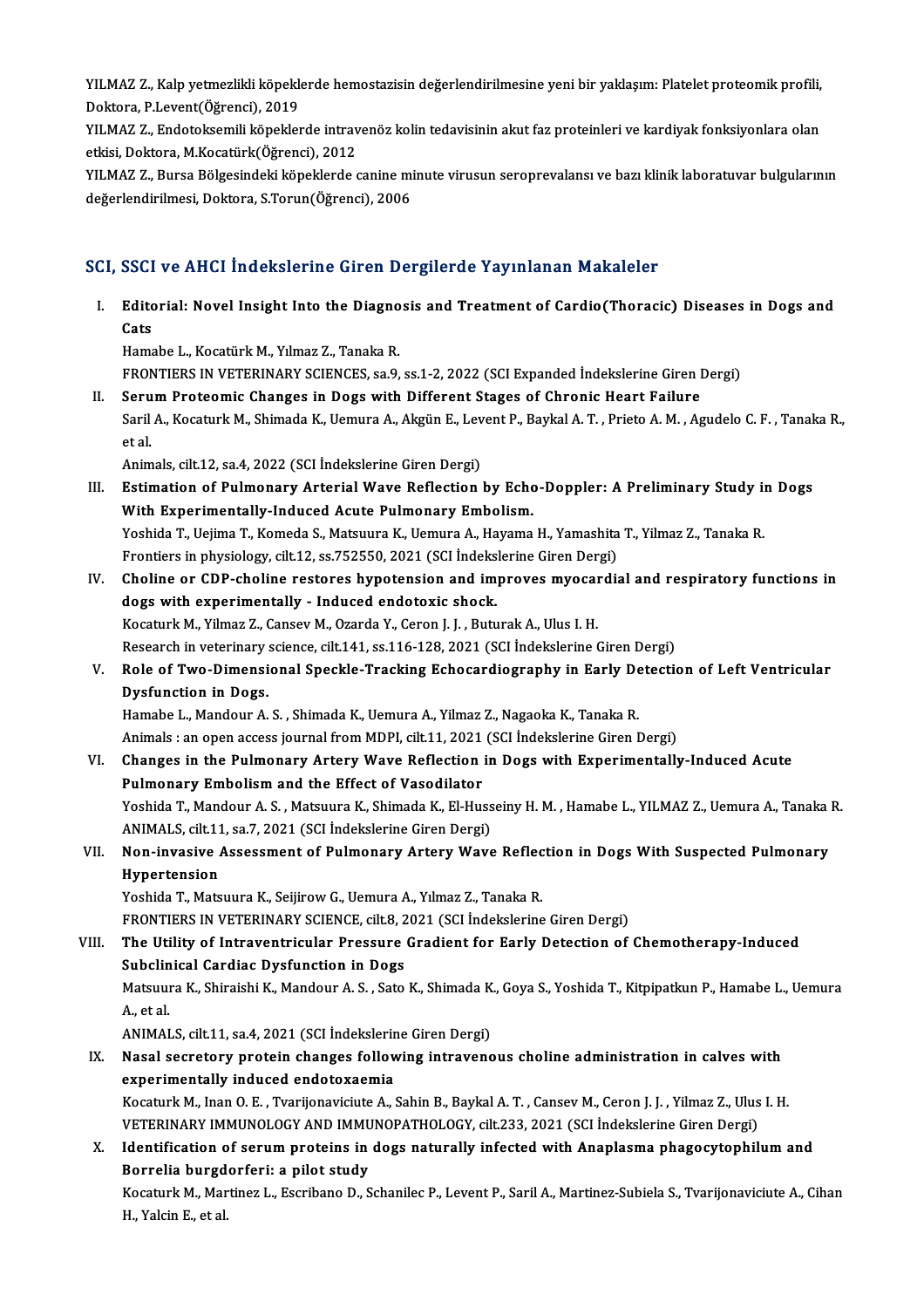Journal of the Hellenic Veterinary Medical Society, cilt.72, sa.4, ss.3529-3536, 2021 (SCI İndekslerine Giren Dergi)<br>Transaceanhageal sehesardiagraphy guided buhrid helleen valyylenlesty for severe pulmenis

- Journal of the Hellenic Veterinary Medical Society, cilt.72, sa.4, ss.3529-3536, 2021 (SCI İndekslerine Giren D<br>XI. Transoesophageal echocardiography-guided hybrid balloon valvuloplasty for severe pulmonic Journal of the Hellenic Ve<br>Transoesophageal ech<br>stenosis in small dogs<br>Hamure A. Seijinew C. To XI. Transoesophageal echocardiography-guided hybrid balloon valvuloplasty for severe pulmonic<br>stenosis in small dogs<br>Uemura A., Seijirow G., Tanaka R., Kocaturk M., Yilmaz Z.
	-

JOURNAL OF THE SOUTH AFRICAN VETERINARY ASSOCIATION, cilt.92, 2021 (SCI İndekslerine Giren Dergi)

XII. Changes in choline and cholinesterase in saliva of dogs with parvovirus infection JOURNAL OF THE SOUTH AFRICAN VETERINARY ASSOCIATION, cilt.92, 2021 (SCI İndeksleri<br>Changes in choline and cholinesterase in saliva of dogs with parvovirus infection<br>Kocatürk M., Tecles F., Yalçın E., Cihan H., Tural M., Le Changes in choline and cholinesterase in saliva of dogs with parvovirus infecti<br>Kocatürk M., Tecles F., Yalçın E., Cihan H., Tural M., Levent P., Cansev M., Cerón J. J. , Yilmaz<br>Research in Veterinary Science, cilt.134, ss Research in Veterinary Science, cilt.134, ss.147-149, 2021 (SCI Indekslerine Giren Dergi)

# XIII. Changes of inflammatory and oxidative stress biomarkers in dogs with different stages of heart failure

Rubio C., Saril A., Kocaturk M., Tanaka R., Koch J., Ceron J., Yilmaz Z. BMC VETERINARY RESEARCH, cilt.16, sa.1, 2020 (SCI İndekslerine Giren Dergi)

- XIV. Platelet proteome changes in dogs with congestive heart failure BMC VETERINARY RESEARCH, cilt.16, sa.1, 2020 (SCI İndekslerine Giren Dergi)<br>Platelet proteome changes in dogs with congestive heart failure<br>Levent P., Kocaturk M., Akgun E., Saril A., Cevik O., Baykal A., Tanaka R., Ceron Platelet proteome changes in dogs with congestive heart failure<br>Levent P., Kocaturk M., Akgun E., Saril A., Cevik O., Baykal A., Tanaka R., Ceron J., `<br>BMC VETERINARY RESEARCH, cilt.16, sa.1, 2020 (SCI İndekslerine Giren D Levent P., Kocaturk M., Akgun E., Saril A., Cevik O., Baykal A., Tanaka R., Ceron J., Yilmaz Z.<br>BMC VETERINARY RESEARCH, cilt.16, sa.1, 2020 (SCI İndekslerine Giren Dergi)<br>XV. Effect of Pimobendan in The Treatment of Pulmo
- BMC VETERINARY RESEARCH, cilt.16, sa.1, 2020 (SCI İndekslerine Giren Dergi)<br>Effect of Pimobendan in The Treatment of Pulmonary Hypertension in a Cat with Giant Right Atrium<br>Levent P., Sarıl A., Kocatürk M., Tanaka R., Yılm Effect of Pimobendan in The Treatment of Pulmonary Hypertension in a Cat with Giant Right Atrium<br>Levent P., Sarıl A., Kocatürk M., Tanaka R., Yılmaz Z.<br>KAFKAS UNIVERSITESI VETERINER FAKULTESI DERGISI, cilt.26, ss.717-718,
- Levent P., Sarıl A., Kocatürk M., Tanaka R., Yılmaz Z.<br>KAFKAS UNIVERSITESI VETERINER FAKULTESI DERGISI, cilt.26, ss.717-718, 2020 (SCI İndekslerine Giren Dergi)<br>XVI. Changes in left ventricular blood flow during diasto KAFK<br>Chang<br>dogs.<br>Matau Changes in left ventricular blood flow during diastole due to differences in chamber size i<br>dogs.<br>Matsuura K., Sato K., Shimada K., Goya S., Uemura A., Iso T., Yazaki K., Yılmaz Z., Takahashi K., Tanaka R.<br>Scientific reper

**dogs.**<br>Matsuura K., Sato K., Shimada K., Goya S., Uemura A., Iso T., Yazaki K., Yılmaz Z., Takahashi K., Tanaka R.<br>Scientific reports, cilt.10, sa.1, ss.1106, 2020 (SCI Expanded İndekslerine Giren Dergi) Matsuura K., Sato K., Shimada K., Goya S., Uemura A., Iso T., Yazaki K., Yılmaz 2<br>Scientific reports, cilt.10, sa.1, ss.1106, 2020 (SCI Expanded Indekslerine Gire<br>XVII. Diagnosis of Multiple Congenital Cardiac Defects in a

# Scientific reports, cilt.10, sa.1, ss.1106, 2020 (SCI Expanded In<br>Diagnosis of Multiple Congenital Cardiac Defects in a<br>KOCATÜRK M., Yazicioglu V., SALCI H., BAYDAR E., YILMAZ Z.<br>KAEKAS UNIVERSITESI VETERINER FAKULTESI DER Diagnosis of Multiple Congenital Cardiac Defects in a Newborn Calf<br>KOCATÜRK M., Yazicioglu V., SALCI H., BAYDAR E., YILMAZ Z.<br>KAFKAS UNIVERSITESI VETERINER FAKULTESI DERGISI, cilt.25, sa.6, ss.879-882, 2019 (SCI İndeksleri KOCAT<br>KAFKA<br>Dergi)<br>Ventri KAFKAS UNIVERSITESI VETERINER FAKULTESI DERGISI, cilt.25, s<br>Dergi)<br>XVIII. Ventricular Septal Defect and Pulmonic Stenosis in a Dog<br>XVIII. Ventricular Septal Defect and Pulmonic Stenosis in a Dog

# Dergi)<br>Ventricular Septal Defect and Pulmonic Stenosis in a Dog<br>YILMAZ Z., Levent P., SARIL A., Uemura A., KOCATÜRK M., Tanaka R.<br>KARKAS UNIVERSITESI VETERINER FAKULTESI DERCISL eit 25. sel Ventricular Septal Defect and Pulmonic Stenosis in a Dog<br>YILMAZ Z., Levent P., SARIL A., Uemura A., KOCATÜRK M., Tanaka R.<br>KAFKAS UNIVERSITESI VETERINER FAKULTESI DERGISI, cilt.25, sa.5, ss.729-730, 2019 (SCI İndekslerine YILMA<br>KAFKA<br>Dergi)<br>Hybrid KAFKAS UNIVERSITESI VETERINER FAKULTESI DERGISI, cilt.25, sa.5, ss.729-730, 2019 (SCI İnd.<br>Dergi)<br>XIX. Hybrid balloon dilation treatment for cor triatriatum dexter in a small breed puppy<br>Hemura A. Yoshida T. Matauura K. XI

# Dergi)<br>Hybrid balloon dilation treatment for cor triatriatum dexter in a small breed puppy<br>Uemura A., Yoshida T., Matsuura K., YILMAZ Z., Tanaka R. Hybrid balloon dilation treatment for cor triatriatum dexter in a small bree<br>Uemura A., Yoshida T., Matsuura K., YILMAZ Z., Tanaka R.<br>JOURNAL OF VETERINARY SCIENCE, cilt.20, sa.5, 2019 (SCI İndekslerine Giren Dergi)<br>Senum

# XX. Serum choline and butyrylcholinesterase changes in response to endotoxin in calves receiving<br>intravenous choline administration JOURNAL OF VETERINARY SCIENCE, cilt.<br>Serum choline and butyrylcholinest<br>intravenous choline administration<br>iNAN O.E., Typrijonavigiute A. KOCATÜL

İNAN O.E., Tvarijonaviciute A., KOCATÜRK M., Rubio C.P., KASAP S., Cansev M., Ceron J.J., YILMAZ Z., Ulus I.H. intravenous choline administration<br>İNAN O. E. , Tvarijonaviciute A., KOCATÜRK M., Rubio C. P. , KASAP S., Cansev M., Ceron J. J. , YILMAZ !<br>Research in Veterinary Science, cilt.125, ss.290-297, 2019 (SCI Expanded İndeksler

## XXI. Gerbode defect in a dog<br>Agudelo C. F., Crha M., YILMAZ Z., Lukac B. Research in Veterinary Science, cilt.125, ss.;<br>Gerbode defect in a dog<br>Agudelo C.F., Crha M., YILMAZ Z., Lukac B.<br>VETERINARNI MEDICINA cilt 64, sa 3, ss.12 VETERINARNI MEDICINA, cilt.64, sa.3, ss.138-143, 2019 (SCI İndekslerine Giren Dergi)

## XXII. Utility of Transesophageal Echocardiography in the Diagnosis of Tetralogy of Fallot in a Dog VETERINARNI MEDICINA, cilt.64, sa.3, ss.138-143, 2019 (SCI İ<br>Utility of Transesophageal Echocardiography in the Di<br>YILMAZ Z., KOCATÜRK M., Levent P., SARIL A., SALCI H., Sag S.<br>KARKAS UNIVERSITESI VETERINER FAKIH TESI DERC KAFKAS UNIVERSITESI VETERINER FAKULTESI DERGISI, cilt.24, sa.6, ss.913-914, 2018 (SCI İndekslerine Giren<br>Dergi) YILMA<br>KAFKA<br>Dergi)<br>Chang KAFKAS UNIVERSITESI VETERINER FAKULTESI DERGISI, cilt.24, sa.6, ss.913-914, 2018 (SCI İndekslerine Giren<br>Dergi)<br>XXIII. Changes in salivary analytes in canine parvovirus: A high-resolution quantitative proteomic study<br>Franc

# Dergi)<br>Changes in salivary analytes in canine parvovirus: A high-resolution quantitative proteomic stu<br>Franco-Martinez L., Tvarijonaviciute A., Horvatic A., Guillemin N., Joaquin Ceron J., Escribano D., Eckersall D<br>KOCATÜR Changes in salivary analytes in cani<br>Franco-Martinez L., Tvarijonaviciute A., I<br>KOCATÜRK M., YILMAZ Z., Lamy E., et al.<br>COMBARATIVE IMMINOLOCY MICROPI4 Franco-Martinez L., Tvarijonaviciute A., Horvatic A., Guillemin N., Joaquin Ceron J., Escribano D., Eckersall D.,<br>KOCATÜRK M., YILMAZ Z., Lamy E., et al.<br>COMPARATIVE IMMUNOLOGY MICROBIOLOGY AND INFECTIOUS DISEASES, cilt.60 KOCATÜRK M<br>COMPARATIV<br>Giren Dergi)<br>Euronoon d COMPARATIVE IMMUNOLOGY MICROBIOLOGY AND INFECTIOUS DISEASES, cilt.60, ss.1-10, 2018 (SCI Indekslerin<br>Giren Dergi)<br>XXIV. European dog owner perceptions of obesity and factors associated with human and canine obesity<br>Munes P

Giren Dergi)<br>European dog owner perceptions of obesity and factors associated with human and canine obesity<br>Munoz-Prieto A., Nielsen L. R. , Dabrowski R., Bjornvad C. R. , Soder J., Lamy E., Monkeviciene I., Ljubic B. B. ,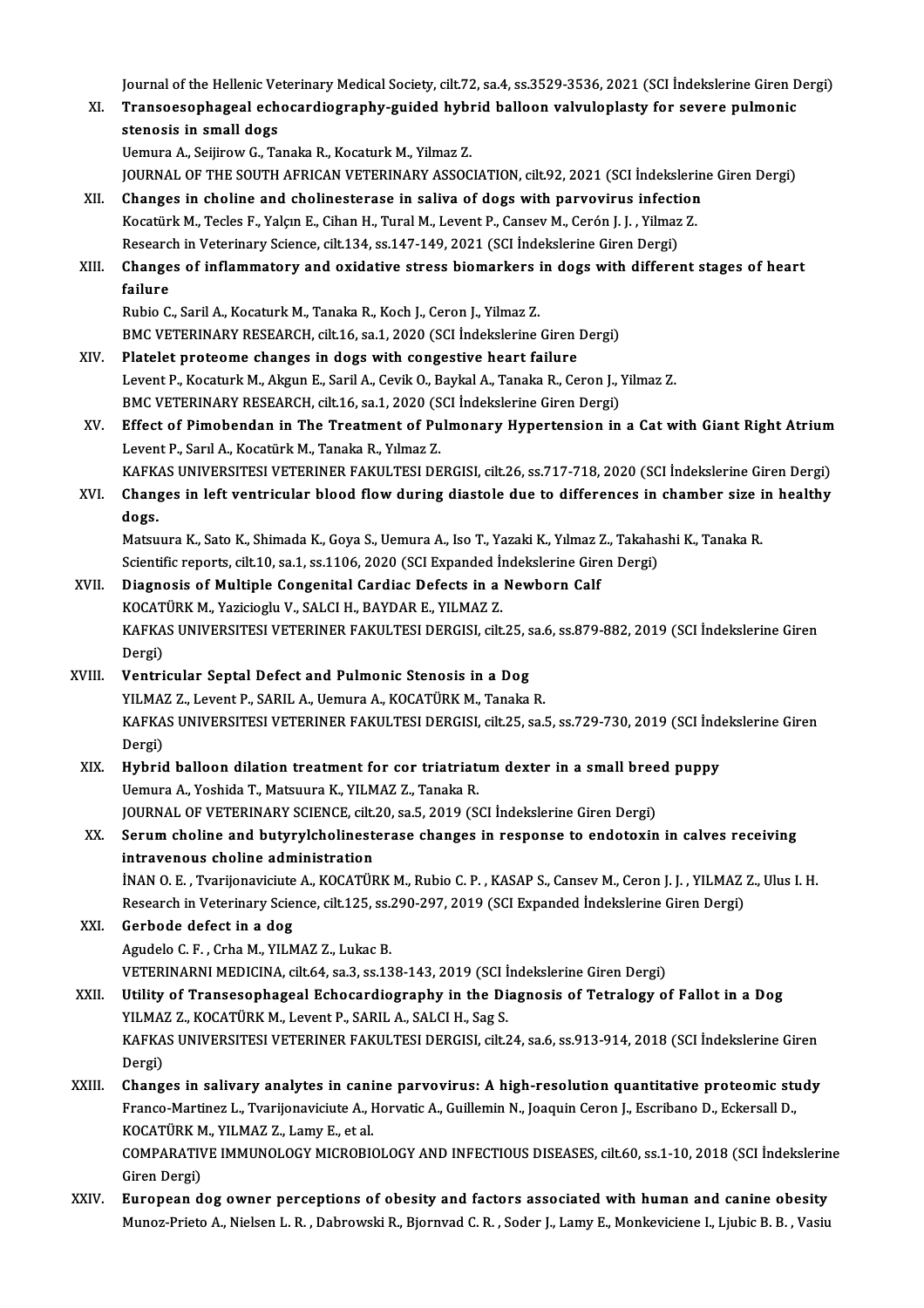I.,Savic S.,etal.

I., Savic S., et al.<br>SCIENTIFIC REPORTS, cilt.8, 2018 (SCI İndekslerine Giren Dergi)<br>Fisanmangar'a Sundrama in a Cat with Vantriaular Santal

- XXV. Eisenmenger's Syndrome in a Catwith Ventricular Septal Defect SCIENTIFIC REPORTS, cilt.8, 2018 (SCI İndekslerine Giren Der<br>Eisenmenger's Syndrome in a Cat with Ventricular Sep<br>YILMAZ Z., KOCATÜRK M., Levent P., SARIL A., SALCI H., Sag S.<br>KARKAS UNIVERSITESI VETERINER FAKILLTESI DERCI Eisenmenger's Syndrome in a Cat with Ventricular Septal Defect<br>YILMAZ Z., KOCATÜRK M., Levent P., SARIL A., SALCI H., Sag S.<br>KAFKAS UNIVERSITESI VETERINER FAKULTESI DERGISI, cilt.24, sa.5, ss.781-782, 2018 (SCI İndekslerin YILMAZ Z., KOCATÜRK M., Levent P., SARIL A., SALCI H., Sag S.<br>KAFKAS UNIVERSITESI VETERINER FAKULTESI DERGISI, cilt.2<br>Dergi) KAFKAS UNIVERSITESI VETERINER FAKULTESI DERGISI, cilt.24, sa.5, ss.781-782, 2018 (SCI İndekslerine Gire<br>Dergi)<br>XXVI. Diagnostic Steps of a Cat with Patent Ductus Arteriosus (Patent Ductus Arteriosuslu Bir Kedide<br>Diagnostik
- XXVI. Diagnostic Steps of a Cat with Patent Ductus Arteriosus (Patent Ductus Arteriosuslu Bir Kedide<br>Diagnostik Basamaklar) Diagnostic Steps of a Cat with Patent Ductus Art<br>Diagnostik Basamaklar)<br>KOCATÜRK M., SARIL A., Altinci C., SALCI H., YILMAZ Z.<br>KARKAS UNIVERSITESI VETERINER FAKULTESI DERCI

Diagnostik Basamaklar)<br>KOCATÜRK M., SARIL A., Altinci C., SALCI H., YILMAZ Z.<br>KAFKAS UNIVERSITESI VETERINER FAKULTESI DERGISI, cilt.24, sa.4, ss.631-632, 2018 (SCI İndekslerine Giren<br>Dergi) KOCAT<br>KAFKA<br>Dergi)<br>Trache KAFKAS UNIVERSITESI VETERINER FAKULTESI DERGISI, cilt.24, sa.4, ss.631-632, 2018 (SCI İndekslerine Giren<br>Dergi)<br>XXVII. Tracheobronchoscopic, cytological and microbiological results of tracheal and bronchial collapse in

Dergi)<br>Tracheobronchoscopic, cytological and microbiological results of tracheal and bronchial collapse in<br>dogs Tracheobronchoscopic, cytological and microbiological results of tracheal and bronchial collapse in<br>dogs<br>Salcı H., Cetin M., Kahya Demirbilek S., Akkoç A., Yilmaz O., Canatan U., Cesme H., Aslan V., Altinci C., Khider M.,

dogs<br>Salcı H., Cetin M., Kahya Demirbilek S., Akkoç A., Yilmaz O., Canatan U., Cesme H., Aslan V., Altinci C., Khider M., et a<br>MEDYCYNA WETERYNARYJNA-VETERINARY MEDICINE-SCIENCE AND PRACTICE, cilt.74, sa.2, ss.114-118, 201 Salcı H., Cetin M., Kahya Demirl<br>MEDYCYNA WETERYNARYJNA<br>(SCI İndekslerine Giren Dergi)<br>Comnarison of nra and nos MEDYCYNA WETERYNARYJNA-VETERINARY MEDICINE-SCIENCE AND PRACTICE, cilt.74, sa.2,<br>(SCI Indekslerine Giren Dergi)<br>XXVIII. Comparison of pre-and postpartum serum leptin, ghrelin, and lipid levels in sheep<br>TEMIZELE M. CUAN H. L

# (SCI İndekslerine Giren Dergi)<br>Comparison of pre-and postpartum serum leptin, ghrelin, an<br>TEMİZEL E. M. , CİHAN H., Levent P., SARIL A., ÖZARDA Y., YILMAZ Z.<br>TURKISH JOURNAL OF VETERINARY & ANIMAL SCIENCES, silt 42, sə Comparison of pre-and postpartum serum leptin, ghrelin, and lipid levels in sheep<br>TEMİZEL E. M. , CİHAN H., Levent P., SARIL A., ÖZARDA Y., YILMAZ Z.<br>TURKISH JOURNAL OF VETERINARY & ANIMAL SCIENCES, cilt.42, sa.3, ss.177-1 TEMİZEL E. M. , CİHAN H., Levent P., SARIL A., ÖZARDA Y., YILMAZ Z.<br>TURKISH JOURNAL OF VETERINARY & ANIMAL SCIENCES, cilt.42, sa.3, ss.177-183, 2018 (SCI İndekslerine G<br>Dergi)<br>Serum antioxidant capacity and oxidative damag TURKISH JOURNAL OF VETERINARY & ANIMAL SCIENCES, cilt.42, sa.3, ss.177-183, 2018 (SCI Indekslerine G<br>Dergi)<br>XXIX. Serum antioxidant capacity and oxidative damage in clinical and subclinical canine ehrlichiosis<br>Pergs Pubje

Dergi)<br>Serum antioxidant capacity and oxidative damage in clinical and subclinical canine ehrlichiosis<br>Peres Rubio C., YILMAZ Z., Martinez-Subiela S., KOCATÜRK M., Hernandez-Ruiz J., YALÇIN E., Tvarijonaviciute A.,<br>Escriba Serum antioxidant capacity<br>Peres Rubio C., YILMAZ Z., Ma<br>Escribano D., Joaquin Ceron J.<br>PESEAPCH IN VETERINARY S6 Peres Rubio C., YILMAZ Z., Martinez-Subiela S., KOCATÜRK M., Hernandez-Ruiz J., YALÇIN E., Tva<br>Escribano D., Joaquin Ceron J.<br>RESEARCH IN VETERINARY SCIENCE, cilt.115, ss.301-306, 2017 (SCI İndekslerine Giren Dergi)<br>Change

Escribano D., Joaquin Ceron J.<br>RESEARCH IN VETERINARY SCIENCE, cilt.115, ss.301-306, 2017 (SCI Indel<br>XXX. Changes in serum proteins in dogs with Ehrlichia canis infection<br>Escribano D. CillAN H. Martiner Subjele S. Levent B RESEARCH IN VETERINARY SCIENCE, cilt.115, ss.301-306, 2017 (SCI İndekslerine Giren Dergi)<br>Changes in serum proteins in dogs with Ehrlichia canis infection<br>Escribano D., CİHAN H., Martinez-Subiela S., Levent P., KOCATÜRK M. Changes in serum proteins in dogs with Ehrlichia canis infection<br>Escribano D., CİHAN H., Martinez-Subiela S., Levent P., KOCATÜRK M., Aytug N., Ceron J. J. , Tvarijonaviciute A.,<br>YILMAZ Z. Escribano D., CİHAN H., Martinez-Subiela S., Levent P., KOCATÜRK M., Aytug N., Cero<br>YILMAZ Z.<br>MICROBIAL PATHOGENESIS, cilt.113, ss.34-39, 2017 (SCI İndekslerine Giren Dergi)<br>Identification of novel biomerkers for treatment

XXXI. Identification of novel biomarkers for treatment monitoring in canine leishmaniosis by high-<br>resolution quantitative proteomic analysis MICROBIAL PATHOGENESIS, cilt.113, ss.34-39, 20<br>Identification of novel biomarkers for trea<br>resolution quantitative proteomic analysis<br>Martinez Subiele S. Hervetic A. Escribane D. Per Identification of novel biomarkers for treatment monitoring in canine leishmaniosis by high-<br>resolution quantitative proteomic analysis<br>Martinez-Subiela S., Horvatic A., Escribano D., Pardo-Marin L., KOCATÜRK M., Mrljak V. resolutio<br>Martinez-S<br>YILMAZ Z.<br>VETERINA Martinez-Subiela S., Horvatic A., Escribano D., Pardo-Marin L., KOCATÜRK M., Mrljak V., Burchmore R., Ceron J. J.<br>YILMAZ Z.<br>VETERINARY IMMUNOLOGY AND IMMUNOPATHOLOGY, cilt.191, ss.60-67, 2017 (SCI İndekslerine Giren Dergi)

YILMAZ Z.<br>VETERINARY IMMUNOLOGY AND IMMUNOPATHOLOGY, cilt.191, ss.60-67, 2017 (SCI İndekslerine Giren Dergi)<br>XXXII. Comparison of early stage electrocardiographic, echocardiographic and histopathologic results of VETERINARY IMMUNOLOGY AND IMMUNOPATHOLOGY, cilt.191, ss.60-67, 2017 (SCI İndekslerine Giren De<br>Comparison of early stage electrocardiographic, echocardiographic and histopathologic result<br>partial pericardiectomy and thorac Comparison of early stage electrocardiographic, echocardio<br>partial pericardiectomy and thoracoscopic pericardial wind<br>SALCI H., KOCATÜRK M., Ipek V., BİÇER M., YILMAZ Z., BAYRAM A. S.<br>JOUPMAL OF THE HELLENIC VETERINARY MED partial pericardiectomy and thoracoscopic pericardial window techniques in an animal model<br>SALCI H., KOCATÜRK M., Ipek V., BİÇER M., YILMAZ Z., BAYRAM A. S.<br>JOURNAL OF THE HELLENIC VETERINARY MEDICAL SOCIETY, cilt.68, sa.3 SALCI H., KOCATÜRK M., Ipek V., BİÇER M., YILMAZ Z., BAYRAM A. S.<br>JOURNAL OF THE HELLENIC VETERINARY MEDICAL SOCIETY, cilt.68<br>Giren Dergi)

# JOURNAL OF THE HELLENIC VETERINARY MEDICAL SOCIETY, cilt.68, sa.3, ss.331-3<br>Giren Dergi)<br>XXXIII. Non-cardiogenic (Lone) Atrial Fibrillation in an Anatolian Shepherd Dog<br>XOCATÜPY M XALCINE VILMAZZ Non-cardiogenic (Lone) Atrial Fibrillation in an Anatolian Shepherd Dog KOCATÜRK M., YALÇIN E., YILMAZ Z. Non-cardiogenic (Lone) Atrial Fibrillation in an Anatolian Shepherd Dog<br>KOCATÜRK M., YALÇIN E., YILMAZ Z.<br>KAFKAS UNIVERSITESI VETERINER FAKULTESI DERGISI, cilt.23, sa.2, ss.347-348, 2017 (SCI İndekslerine Giren<br>Dergi) KOCAT<br>KAFKA<br>Dergi) KAFKAS UNIVERSITESI VETERINER FAKULTESI DERGISI, cilt.23, sa.2, ss.347-348, 2017 (SCI İndekslerine Giren<br>Dergi)<br>XXXIV. Serum Leptin and Ghrelin Levels and Their Relationship with Serum Cortisol, Thyroid Hormones,<br>Linids Ho

Dergi)<br>Serum Leptin and Ghrelin Levels and Their Relationship with Serum Cortis<br>Lipids, Homocysteine and Folic Acid in Dogs with Compulsive Tail Chasing<br>YALCIN E. VILMAZ Z. ÖZAPDA V Serum Leptin and Ghrelin Lev<br>Lipids, Homocysteine and Foli<br>YALÇIN E., YILMAZ Z., ÖZARDA Y.<br>KARKAS UNIVERSITESI VETERINE Lipids, Homocysteine and Folic Acid in Dogs with Compulsive Tail Chasing<br>YALÇIN E., YILMAZ Z., ÖZARDA Y.<br>KAFKAS UNIVERSITESI VETERINER FAKULTESI DERGISI, cilt.23, sa.2, ss.227-232, 2017 (SCI İndekslerine Giren<br>Dorgi)

YALÇIN<br>KAFKA<br>Dergi)<br>Throm KAFKAS UNIVERSITESI VETERINER FAKULTESI DERGISI, cilt.23, sa.2, ss.227-232, 2017 (SCI İndekslerine Gi:<br>Dergi)<br>XXXV. Thromboelastographic evaluation of hemostatic function in dogs with dilated cardiomyopathy<br>VII MAZ 7, KOCA

Dergi)<br>Thromboelastographic evaluation of hemost<br>YILMAZ Z., KOCATÜRK M., Eralp Inan O., Levent P.<br>TURKISH JOURNAL OF VETERINARY & ANIMAL SC Thromboelastographic evaluation of hemostatic function in dogs with dilated cardiomyopathy<br>YILMAZ Z., KOCATÜRK M., Eralp Inan O., Levent P.<br>TURKISH JOURNAL OF VETERINARY & ANIMAL SCIENCES, cilt.41, sa.3, ss.372-379, 2017 ( YILMA<br>TURKI<br>Dergi)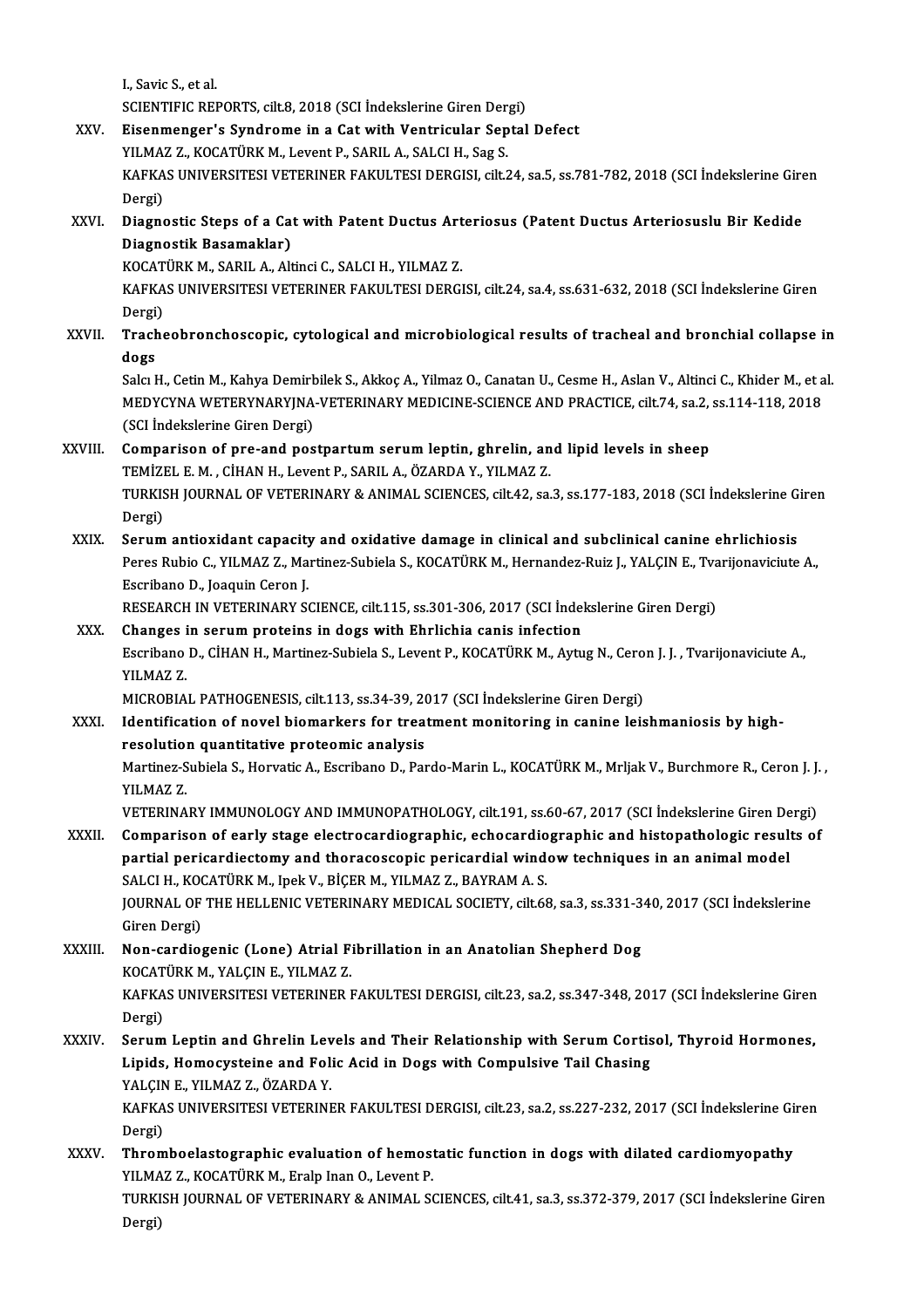XXXVI. Serum apolipoprotein-A1 as a possible biomarker for monitoring treatment of canine leishmaniosis<br>Econipape D. Typrijopovisivte A. KOCATURK M. Josquin Cenen L. Parde Marin L. Terresilles A. VII MAZZ Serum apolipoprotein-A1 as a possible biomarker for monitoring treatment of canine leishma<br>Escribano D., Tvarijonaviciute A., KOCATÜRK M., Joaquin Ceron J., Pardo-Marin L., Torrecillas A., YILMAZ Z., Serum apolipopre<br>Escribano D., Tvarij<br>Martinez-Subiela S.<br>COMBARATIVE IMN Escribano D., Tvarijonaviciute A., KOCATÜRK M., Joaquin Ceron J., Pardo-Marin L., Torrecillas A., YILMAZ Z.,<br>Martinez-Subiela S.<br>COMPARATIVE IMMUNOLOGY MICROBIOLOGY AND INFECTIOUS DISEASES. cilt.49. ss.82-87. 2016 (SCI İndekslerine Giren Dergi) COMPARATIVE IMMUNOLOGY MICROBIOLOGY AND INFECTIOUS DISEASES, cilt.49, ss.82-87, 2016 (SCI<br>Indekslerine Giren Dergi)<br>XXXVII. Effects of choline treatment in concentrations of serum matrix metalloproteinases (MMPs), MMP<br>tiss indekslerine Giren Dergi)<br>Effects of choline treatment in concentrations of serum matrix metalloproteinases (MMPs)<br>tissue inhibitors (TIMPs) and immunoglobulins in an experimental model of canine sepsis<br>KOCATÜRK M. Eraln I KOCATÜRK M., Eralp-Inan O., Tvarijonaviciute A., CANSEV M., ÖZYİĞİT M. Ö. , Ceron J. J. , YILMAZ Z., KAHRAMAN M.<br>M. tissue inhibitors (TIMPs) and immunoglobulins in an experimental model of canine sepsis KOCATÜRK M., Eralp-Inan O., Tvarijonaviciute A., CANSEV M., ÖZYİĞİT M. Ö. , Ceron J. J. , YILMAZ Z., KAHRAMAI<br>M.<br>VETERINARY IMMUNOLOGY AND IMMUNOPATHOLOGY, cilt.180, ss.9-14, 2016 (SCI İndekslerine Giren Dergi)<br>Febogardiog M.<br>VETERINARY IMMUNOLOGY AND IMMUNOPATHOLOGY, cilt.180, ss.9-14, 2016 (SCI İndekslerine Giren Dergi)<br>XXXVIII. Echocardiographic, Magnetic Resonance Angiography and Pathologic Results of an Iliac Arterial VETERINARY IMMUNOLOGY AND IMMUNOPATHOLOO<br>Echocardiographic, Magnetic Resonance Angiog<br>Thromboembolism (Saddle Thrombus) in a Cat<br>SALCLH *VO*CATÜRY M. Ingk.V. Catin M. KAHRAMAN Echocardiographic, Magnetic Resonance Angiography and Pather<br>Thromboembolism (Saddle Thrombus) in a Cat<br>SALCI H., KOCATÜRK M., Ipek V., Cetin M., KAHRAMAN M. M. , YILMAZ Z.<br>KAEKAS UNIVERSITESI VETERINER FAKIH TESI DERCISI Thromboembolism (Saddle Thrombus) in a Cat<br>SALCI H., KOCATÜRK M., Ipek V., Cetin M., KAHRAMAN M. M. , YILMAZ Z.<br>KAFKAS UNIVERSITESI VETERINER FAKULTESI DERGISI, cilt.22, sa.6, ss.977-978, 2016 (SCI İndekslerine Giren<br>Dergi SALCI I<br>KAFKA<br>Dergi) KAFKAS UNIVERSITESI VETERINER FAKULTESI DERGISI, cilt.22, sa.6, ss.977-978, 2016 (SCI İndekslerine Gire<br>Dergi)<br>XXXIX. Serum Iron Status and Its Relation with Haematological Indexes Before and After Parturition in Dergi)<br><mark>Serum</mark><br>Sheep<br><sub>C</sub>iu A N Serum Iron Status and Its Relation with Ha<mark>s</mark><br>Sheep<br>CİHAN H., TEMİZEL E. M. , YILMAZ Z., ÖZARDA Y.<br>KARKAS UNIVERSITESI VETERINER FAKULTESI I Sheep<br>CİHAN H., TEMİZEL E. M. , YILMAZ Z., ÖZARDA Y.<br>KAFKAS UNIVERSITESI VETERINER FAKULTESI DERGISI, cilt.22, sa.5, ss.679-683, 2016 (SCI İndekslerine Giren CİHAN H., TEMİZEL E. M. , YILMAZ Z., ÖZARDA Y.<br>KAFKAS UNIVERSITESI VETERINER FAKULTESI DERGISI, cilt.22, sa.5, ss.679-683, 2016 (SCI İndekslerine Gire<br>Dergi)<br>XL. Changes in serum proteins after endotoxin administration KAFKAS UNIVERSITESI VETERINER FAKULTESI DERGISI, cilt.22, sa.5, ss.679-683, 2016 (SCI indekslerine Gire<br>Dergi)<br>XL. Changes in serum proteins after endotoxin administration in healthy and choline-treated calves<br>XL. Changes Dergi)<br>Changes in serum proteins after endotoxin administration in healthy and choline-treated calves<br>YILMAZ Z., İNAN O. E. , Kocaturk M., BAYKAL A. T. , Hacariz O., Hatipoglu I., Tvarijonaviciute A., Cansev M., Ceron J.,<br> Changes<br>YILMAZ<br>Ulus I. H.<br>PMC VET YILMAZ Z., İNAN O. E. , Kocaturk M., BAYKAL A. T. , Hacariz O., Hatipoglu I., ".<br>Ulus I. H.<br>BMC VETERINARY RESEARCH, cilt.12, 2016 (SCI İndekslerine Giren Dergi)<br>Diagnostis Importanse of Transasophagoal Esbosardiography fo Ulus I. H.<br>BMC VETERINARY RESEARCH, cilt.12, 2016 (SCI İndekslerine Giren Dergi)<br>XLI. Diagnostic Importance of Transesophageal Echocardiography for Detecting Patent Ductus Arteriosus<br>(PDA) in a Bunny BMC VETERINARY RESEARCH, cilt.12, 2016 (SCI İndekslerine Giren Dergi)<br>Diagnostic Importance of Transesophageal Echocardiography for<br>(PDA) in a Puppy Diagnostic Importance of Transesophageal Echocardiography for<br>(PDA) in a Puppy<br>YILMAZ Z., KOCATÜRK M., SALCI H., Levent P., Canatan U., Sag S., Gullulu S.<br>KAEKAS UNIVERSITESI VETERINER FAKIH TESI DERCISL silt 22, sa 5, 53, (PDA) in a Puppy<br>YILMAZ Z., KOCATÜRK M., SALCI H., Levent P., Canatan U., Sag S., Gullulu S.<br>KAFKAS UNIVERSITESI VETERINER FAKULTESI DERGISI, cilt.22, sa.5, ss.807-808, 2016 (SCI İndekslerine Giren<br>Dergi) YILMAZ Z., KOCATÜRK M., SALCI H., Levent P., Canatan U., Sag S., Gullulu S.<br>KAFKAS UNIVERSITESI VETERINER FAKULTESI DERGISI, cilt.22, sa.5, ss.80<br>Dergi) KAFKAS UNIVERSITESI VETERINER FAKULTESI DERGISI, cilt.22, sa.5, ss.807-808, 2016 (SCI İndeksleri<br>Dergi)<br>XLII. Thromboelastographic Evaluation of Coagulation in a Dog with Anticoagulant Rodenticide<br>Interlection XLII. Thromboelastographic Evaluation of Coagulation in a Dog with Anticoagulant Rodenticide<br>Intoxication Thromboelastographic Evaluation of Coagulation<br>Intoxication<br>Eralp Inan O., KOCATÜRK M., MECİTOĞLU Z., YILMAZ Z.<br>KAEKAS UNIVERSITESI VETERINER FAKULTESI DERCI KAFKAS UNIVERSITESI VETERINER FAKULTESI DERGISI, cilt.22, sa.3, ss.477-478, 2016 (SCI İndekslerine Giren<br>Dergi) Eralp II<br>KAFKA<br>Dergi)<br>EVALU KAFKAS UNIVERSITESI VETERINER FAKULTESI DERGISI, cilt.22, sa.3, ss.477-478, 2016 (SCI İndekslerine Giren<br>Dergi)<br>XLIII. EVALUATION OF CARDIOLOGIC FUNCTIONS IN CAPTIVE EURASIAN BROWN BEARS (URSUS ARCTOS Dergi)<br><mark>EVALUATION OF CAR</mark><br>ARCTOS) IN TURKEY<br>C<sup>IHAN H.</sup> <sup>VII MAZ Z. Av</sup> EVALUATION OF CARDIOLO<br>ARCTOS) IN TURKEY<br>CİHAN H., YILMAZ Z., Aytug N.<br>JOUPNAL OF 700 AND WILDI ARCTOS) IN TURKEY<br>CİHAN H., YILMAZ Z., Aytug N.<br>JOURNAL OF ZOO AND WILDLIFE MEDICINE, cilt.47, sa.1, ss.120-126, 2016 (SCI İndekslerine Giren Dergi)<br>Fyalustion of Serum and Assitis Eluid Proteomes in Dogs with Dilated Card CIHAN H., YILMAZ Z., Aytug N.<br>JOURNAL OF ZOO AND WILDLIFE MEDICINE, cilt.47, sa.1, ss.120-126, 2016 (SCI Indekslerine Giren<br>XLIV. Evaluation of Serum and Ascitic Fluid Proteomes in Dogs with Dilated Cardiomyopathy<br>KOCATUPK JOURNAL OF ZOO AND WILDLIFE MEDICINE, cilt.47, sa.1, ss.120-126, 2016 (SCI<br>Evaluation of Serum and Ascitic Fluid Proteomes in Dogs with Dilated<br>KOCATÜRK M., BAYKAL A. T. , Turkseven S., Acioglu C., Agudelo C. F. , YILMAZ Z Evaluation of Serum and Ascitic Fluid Proteomes in Dogs with Dilated Cardiomyopathy<br>KOCATÜRK M., BAYKAL A. T. , Turkseven S., Acioglu C., Agudelo C. F. , YILMAZ Z.<br>KAFKAS UNIVERSITESI VETERINER FAKULTESI DERGISI, cilt.22, KOCAT<br>KAFKA<br>Dergi)<br>Protes KAFKAS UNIVERSITESI VETERINER FAKULTESI DERGISI, cilt.22, sa.2, ss.273-279, 2016 (SCI İndekslerine Gir<br>Dergi)<br>XLV. Protective effects of S-adenosylmethionine (SAMe) and silybin on hepatorenal and hemostatic<br>functions in do Dergi)<br>Protective effects of S-adenosylmeth<br>functions in dogs with endotoxemia<br>KOCATÜPK M. Eralp Inan O. Lavent B. VI Protective effects of S-adenosylmethionine<br>functions in dogs with endotoxemia<br>KOCATÜRK M., Eralp Inan O., Levent P., YILMAZ Z.<br>TURKISH JOURNAL OF VETERINARY & ANIMAL SC functions in dogs with endotoxemia<br>KOCATÜRK M., Eralp Inan O., Levent P., YILMAZ Z.<br>TURKISH JOURNAL OF VETERINARY & ANIMAL SCIENCES, cilt.40, sa.6, ss.788-796, 2016 (SCI İndekslerine Giren KOCAT<br>TURKIS<br>Dergi)<br>Clinica TURKISH JOURNAL OF VETERINARY & ANIMAL SCIENCES, cilt.40, sa.6, ss.788-796, 2016 (SCI İndekslerin<br>Dergi)<br>XLVI. Clinical approach to etiology, diagnosis, and treatment in dogs with pericardial effusion - a Dergi)<br>Clinical approach to<br>retrospective study<br><sup>VOCATÜDV M. Selsi u</sup> Clinical approach to etiology, diagnosis, and the<br>retrospective study<br>KOCATÜRK M., Salci H., Ipek V., Celimli N., YILMAZ Z.<br>ANKARA UNIVERSITESI VETERINER FAKULTESI DEI retrospective study<br>KOCATÜRK M., Salci H., Ipek V., Celimli N., YILMAZ Z.<br>ANKARA UNIVERSITESI VETERINER FAKULTESI DERGISI, cilt.63, sa.3, ss.289-296, 2016 (SCI İndekslerine Giren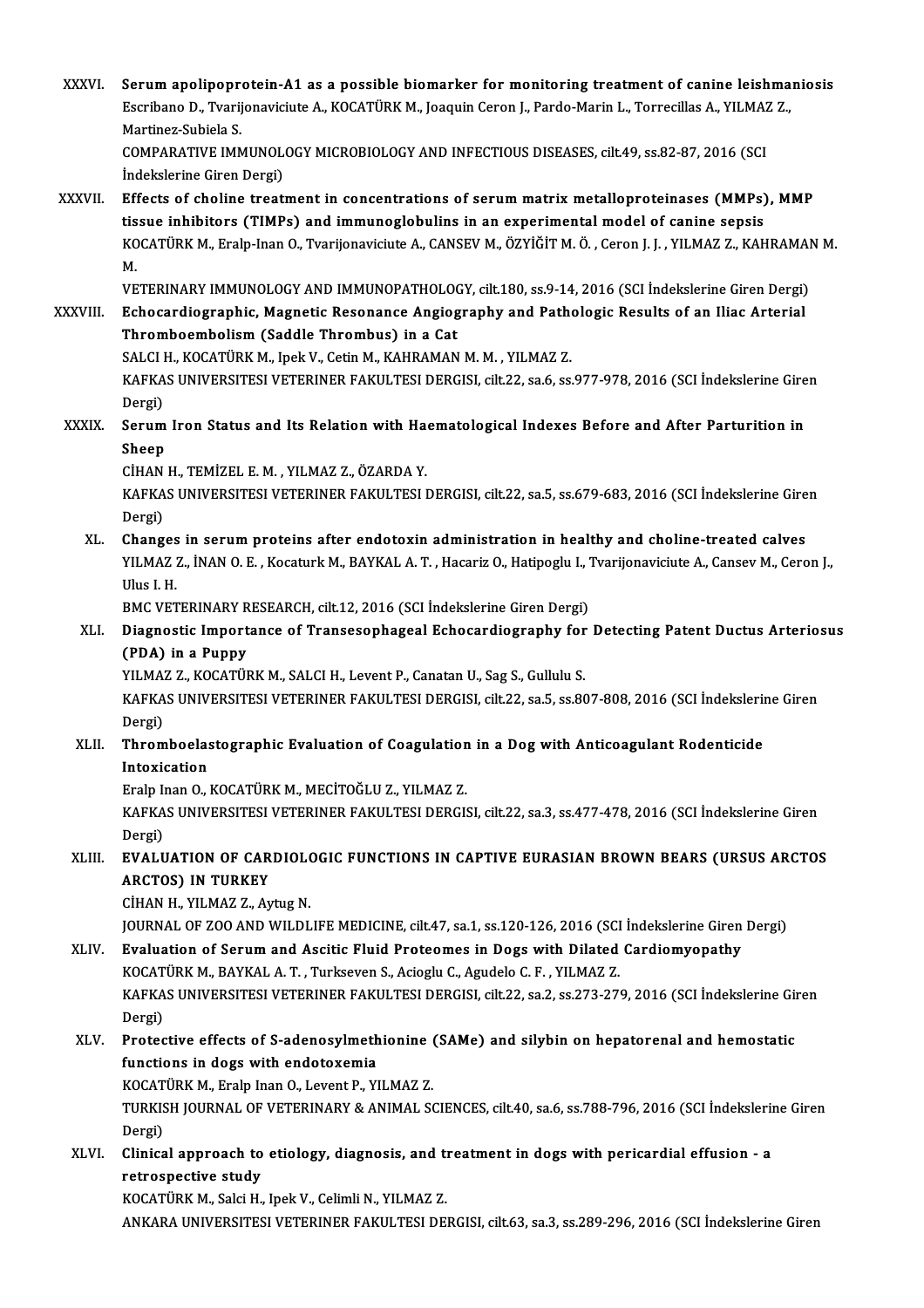Dergi) XLVII. Diagnostic and therapeutic approach to cardiac myxosarcoma in a dog Dergi)<br>Diagnostic and therapeutic approach to cardiac myxosa<br>KOCATÜRK M., SALCI H., BİÇER M., AKKOÇ A., Sag S., YILMAZ Z.<br>TURKISH JOURNAL OF VETERINARY & ANIMAL SCIENCES. SİL TURKISH JOURNAL OF VETERINARY & ANIMAL SCIENCES, cilt.40, sa.4, ss.521-525, 2016 (SCI İndekslerine Giren<br>Dergi) KOCAT<br>TURKIS<br>Dergi)<br>Sino n TURKISH JOURNAL OF VETERINARY & ANIMAL SCIENCES, cilt.40, sa.4, ss.521-52<br>Dergi)<br>XLVIII. Sino-nasal Aspergillosis in a Dog (Bir Kopekte Sino-nazal Aspergilloz)<br>XASAB S SALCLH Vilmaz O VILMAZ 7 Dergi)<br>Sino-nasal Aspergillosis in a Dog (B<br>KASAP S., SALCI H., Yilmaz O., YILMAZ Z.<br>KARKAS UNIVERSITESI VETERINER FAK Sino-nasal Aspergillosis in a Dog (Bir Kopekte Sino-nazal Aspergilloz)<br>KASAP S., SALCI H., Yilmaz O., YILMAZ Z.<br>KAFKAS UNIVERSITESI VETERINER FAKULTESI DERGISI, cilt.21, sa.6, ss.943-944, 2015 (SCI İndekslerine Giren<br>Dergi KASAP<br>KAFKA<br>Dergi)<br>Inflam KAFKAS UNIVERSITESI VETERINER FAKULTESI DERGISI, cilt.21, sa.6, ss.943-944, 2015 (SCI İndekslerine<br>Dergi)<br>XLIX. Inflammatory and oxidative biomarkers of disease severity in dogs with parvoviral enteritis<br>Kosaturk M. Tranij Dergi)<br>Inflammatory and oxidative biomarkers of disease severity in dogs with parvovir<br>Kocaturk M., Tvarijonaviciute A., Martinez-Subiela S., Tecles F., Eralp O., YILMAZ Z., Ceron J. J.<br>JOUPMAL OF SMALL ANIMAL PRACTICE sit Inflammatory and oxidative biomarkers of disease severity in dogs with parvoviral enteri<br>Kocaturk M., Tvarijonaviciute A., Martinez-Subiela S., Tecles F., Eralp O., YILMAZ Z., Ceron J. J.<br>JOURNAL OF SMALL ANIMAL PRACTICE, Kocaturk M., Tvarijonaviciute A., Martinez-Subiela S., Tecles F., Eralp O., YILMAZ Z., Ceron J. J.<br>JOURNAL OF SMALL ANIMAL PRACTICE, cilt.56, sa.2, ss.119-124, 2015 (SCI Indekslerine Giren Dergi)<br>L. Echocardiographic diagn Shepherd Dog (Malinois) Kocaturk-Ocal M., SALCI H., Cetin M., KARAPINAR T., YILMAZ Z. Shepherd Dog (Malinois)<br>Kocaturk-Ocal M., SALCI H., Cetin M., KARAPINAR T., YILMAZ Z.<br>ANKARA UNIVERSITESI VETERINER FAKULTESI DERGISI, cilt.62, sa.1, ss.75-80, 2015 (SCI İndekslerine Giren Kocatu<br>ANKAR<br>Dergi)<br>Chylat ANKARA UNIVERSITESI VETERINER FAKULTESI DERGISI, cilt.62, sa.1, ss.75-80, 201!<br>Dergi)<br>LI. Chylothorax associated with Ebstein's anomaly in a Golden Retriever dog<br>VII MAZZ, Levent B, VOCATURY M, CHAN H, Pers E, Seg S Dergi)<br>L. Chylothorax associated with Ebstein's anomaly in a Golden Retriever dog Chylothorax associated with Ebstein's anomaly in a Golden Retriever dog<br>YILMAZ Z., Levent P., KOCATÜRK M., CİHAN H., Pars E., Sag S.<br>ANKARA UNIVERSITESI VETERINER FAKULTESI DERGISI, cilt.62, sa.3, ss.243-246, 2015 (SCI İnd YILMAZ Z., Levent P., KOCATÜRK M., CİHAN H., Pars E., Sag S.<br>ANKARA UNIVERSITESI VETERINER FAKULTESI DERGISI, cilt<br>Dergi) ANKARA UNIVERSITESI VETERINER FAKULTESI DERGISI, cilt.62, sa.3, ss.243-246, 2015 (SCI İndekslerine Gi<br>Dergi)<br>LII. A pilot study on the epidemiological status of equine infectious anaemia, equine viral arteritis,<br>clanders, LII. A pilot study on the epidemiological status of equine infectious anaemia, equine viral arteritis, glanders, and dourine in Turkey A pilot study on the epidemiological status of equine infectious anaemia, equine viral arteritis,<br>glanders, and dourine in Turkey<br>Marenzoni M. L. , Cuteri V., De Parri F., Danzetta M. L. , YILMAZ Z., Yaramis C. P. , KENNER glanders, and do<br>Marenzoni M. L. , C<br>S., Casciari C., et al.<br>TUREER JOURNAL Marenzoni M. L. , Cuteri V., De Parri F., Danzetta M. L. , YILMAZ Z., Yaramis C. P. , KENNERMAN E., OR M. E. , Mai<br>S., Casciari C., et al.<br>TURKISH JOURNAL OF VETERINARY & ANIMAL SCIENCES, cilt.37, sa.1, ss.76-80, 2013 (SCI S., Casciari C., et al.<br>TURKISH JOURNAL OF VETERINARY & ANIMAL SCIENCES, cilt.37, sa.1, ss.76-80, 2013 (SCI İndekslerine Giren<br>Dergi) TURKISH JOURNAL OF VETERINARY & ANIMAL SCIENCES, cilt.37, sa.1, ss.76-80, 2013 (SCI İndekslerine Gir<br>Dergi)<br>LIII. Serum butyrylcholinesterase and paraoxonase 1 in a canine model of endotoxemia: Effects of Dergi)<br>Serum butyrylcholinest<br>choline administration<br>Tyruionevisivte A. KOCAT Serum butyrylcholinesterase and paraoxonase 1 in a canine model of<br>choline administration<br>Tvarijonaviciute A., KOCATÜRK M., CANSEV M., Tecles F., Ceron J. J. , YILMAZ Z.<br>RESEARCH IN VETERINARY SCIENCE, silt 03, ss.2, ss.66 choline administration<br>Tvarijonaviciute A., KOCATÜRK M., CANSEV M., Tecles F., Ceron J. J. , YILMAZ Z.<br>RESEARCH IN VETERINARY SCIENCE, cilt.93, sa.2, ss.668-674, 2012 (SCI İndekslerine Giren Dergi) Tvarijonaviciute A., KOCATÜRK M., CANSEV M., Tecles F., Ceron J. J. , YILMAZ Z.<br>RESEARCH IN VETERINARY SCIENCE, cilt.93, sa.2, ss.668-674, 2012 (SCI İndekslerine Giren Dergi)<br>LIV. Tei index (myocardial performance index) a RESEARCH IN VETERINARY SCIENCE, cilt.93, sa.2, ss.668-674, 2012 (SCI Index (myocardial performance index) and cardiac biomarker:<br>KOCATÜRK M., Martinez S., Eralp O., Tvarijonaviciute A., Ceron J., YILMAZ Z.<br>RESEARCH IN VETE Tei index (myocardial performance index) and cardiac biomarkers in dogs with parv<br>KOCATÜRK M., Martinez S., Eralp O., Tvarijonaviciute A., Ceron J., YILMAZ Z.<br>RESEARCH IN VETERINARY SCIENCE, cilt.92, sa.1, ss.24-29, 2012 ( KOCATÜRK M., Martinez S., Eralp O., Tvarijonaviciute A., Ceron J., YILMAZ Z.<br>RESEARCH IN VETERINARY SCIENCE, cilt.92, sa.1, ss.24-29, 2012 (SCI Indeks<br>LV. Seroprevalence of canine herpesvirus-1 in Turkish dog population<br>ve RESEARCH IN VETERINARY SCIENCE, cilt.92, s<br>Seroprevalence of canine herpesvirus-1<br>YEŞİLBAĞ K., YALÇIN E., Tuncer P., YILMAZ Z.<br>RESEARCH IN VETERINARY SCIENCE, silt.93, s Seroprevalence of canine herpesvirus-1 in Turkish dog population<br>YEŞİLBAĞ K., YALÇIN E., Tuncer P., YILMAZ Z.<br>RESEARCH IN VETERINARY SCIENCE, cilt.92, sa.1, ss.36-39, 2012 (SCI İndekslerine Giren Dergi) YEŞİLBAĞ K., YALÇIN E., Tuncer P., YILMAZ Z.<br>RESEARCH IN VETERINARY SCIENCE, cilt.92, sa.1, ss.36-39, 2012 (SCI İndekslerine Giren Dergi)<br>LVI. Effect of Experimental Endotoxemia on Thrombelastography Parameters, Second RESEARCH IN VETERII<br>Effect of Experimen<br>Hemostasis in Dogs<br>Erala O. VII MAZ Z. Ea Effect of Experimental Endotoxemia on Thr<br>Hemostasis in Dogs<br>Eralp O., YILMAZ Z., Failing K., Moritz A., Bauer N.<br>JOURNAL OF VETERINARY INTERNAL MEDICINE Hemostasis in Dogs<br>Eralp O., YILMAZ Z., Failing K., Moritz A., Bauer N.<br>JOURNAL OF VETERINARY INTERNAL MEDICINE, cilt.25, sa.3, ss.524-531, 2011 (SCI İndekslerine Giren Dergi)<br>Adinanastin and JCE 1 are nagative asute nhase Eralp O., YILMAZ Z., Failing K., Moritz A., Bauer N.<br>JOURNAL OF VETERINARY INTERNAL MEDICINE, cilt.25, sa.3, ss.524-531, 2011 (SCI İndekslerine Giren Dergi<br>LVII. Adiponectin and IGF-1 are negative acute phase proteins in a JOURNAL OF VETERINARY INTERNAL MEDICINE, cilt.25, sa.3, ss.!<br>Adiponectin and IGF-1 are negative acute phase proteins<br>Tvarijonaviciute A., Eralp O., KOCATÜRK M., YILMAZ Z., Ceron J. J.<br>VETERINARY IMMUNOLOCY AND IMMUNORATHOL Adiponectin and IGF-1 are negative acute phase proteins in a dog model of acute endotoxaemia<br>Tvarijonaviciute A., Eralp O., KOCATÜRK M., YILMAZ Z., Ceron J. J.<br>VETERINARY IMMUNOLOGY AND IMMUNOPATHOLOGY, cilt.140, ss.147-15 Tvarijonaviciute A., Eralp O., KOCATÜRK M., YILMAZ Z., Ceron J. J.<br>VETERINARY IMMUNOLOGY AND IMMUNOPATHOLOGY, cilt.140, ss.147-151, 2011 (SCI İn<br>LVIII. Evaluation of erythrocyte and platelet indices in canine visceral leis VETERINARY IMMUNOLOGY AND IMMUNOPATHOLOGY, cilt.140, ss.147-151, 2011 (SCI İndekslerine Giren Dergi) Evaluation of erythrocyte and platelet indices in canine visceral leishmaniasis<br>TEMİZEL E. M. , Cihani H., YILMAZ Z., Aytud N.<br>ANKARA UNIVERSITESI VETERINER FAKULTESI DERGISI, cilt.58, sa.3, ss.185-188, 2011 (SCI İndeksler TEMİZI<br>ANKAR<br>Dergi) ANKARA UNIVERSITESI VETERINER FAKULTESI DERGISI, cilt.58, sa.3, ss.185-188, 2011 (SCI İndekslerine Gir<br>Dergi)<br>LIX. Pre- and post-operative cardiac evaluation of dogs undergoing lobectomy and pneumonectomy<br>KOCATÜRK M. SALCL Dergi)<br>LIX. Pre- and post-operative cardiac evaluation of dogs undergoing lobectomy and pneumonectomy<br>KOCATÜRK M., SALCI H., YILMAZ Z., Bayram A. S. , Koch J.

JOURNAL OF VETERINARY SCIENCE, cilt.11, sa.3, ss.257-264, 2010 (SCI Indekslerine Giren Dergi)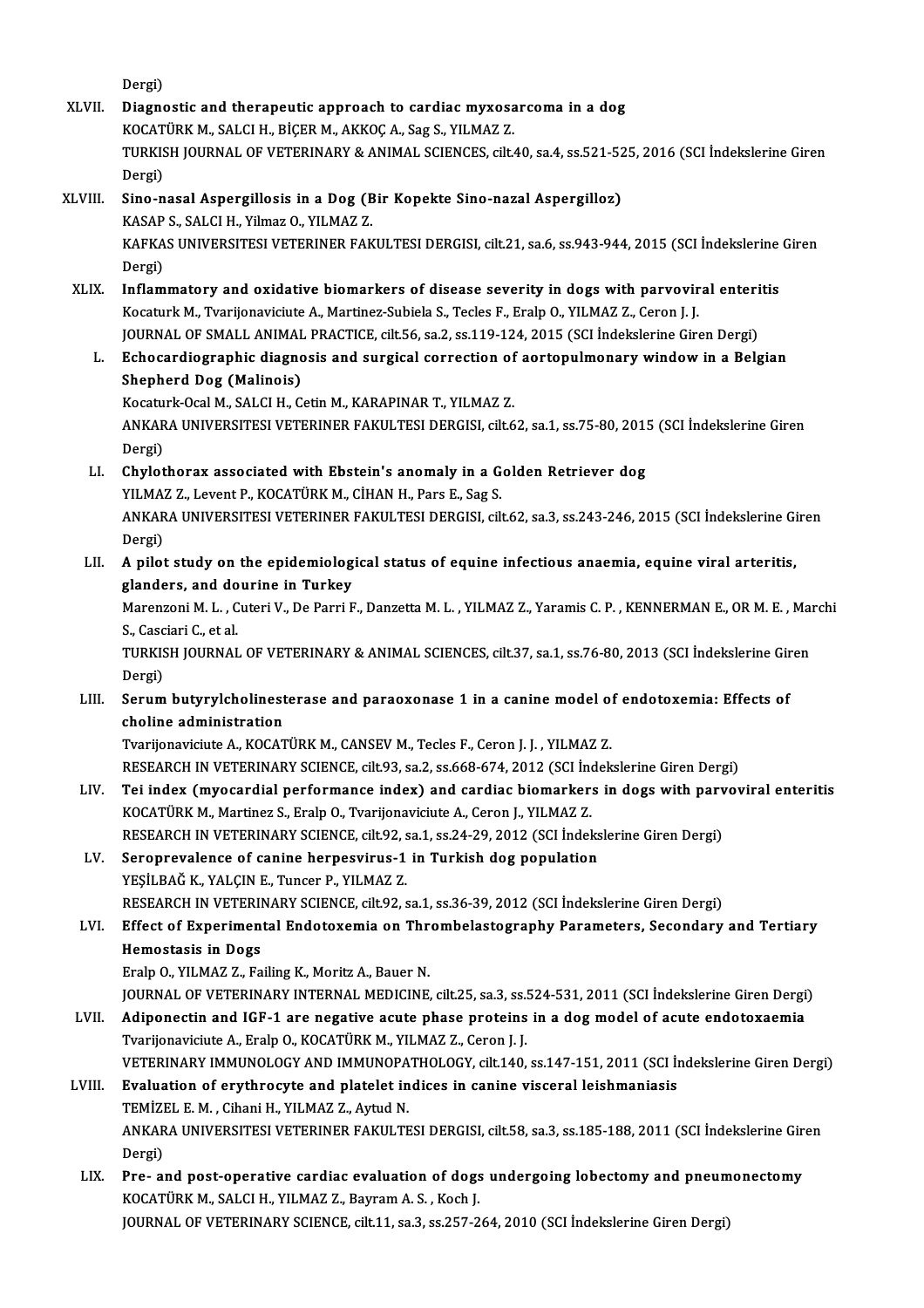| LX.     | Prognostic value of serum acute-phase proteins in dogs with parvoviral enteritis                                     |
|---------|----------------------------------------------------------------------------------------------------------------------|
|         | Kocaturk M., Martinez S., Eralp O., Tvarijonaviciute A., Ceron J., YILMAZ Z.                                         |
|         | JOURNAL OF SMALL ANIMAL PRACTICE, cilt.51, sa.9, ss.478-483, 2010 (SCI Indekslerine Giren Dergi)                     |
| LXI.    | Choline or CDP-choline attenuates coagulation abnormalities and prevents the development of acute                    |
|         | disseminated intravascular coagulation in dogs during endotoxemia                                                    |
|         | YILMAZ Z., ÖZARDA Y., CANSEV M., Eralp O., KOCATÜRK M., ULUS İ. H.                                                   |
|         | BLOOD COAGULATION & FIBRINOLYSIS, cilt.21, sa.4, ss.339-348, 2010 (SCI İndekslerine Giren Dergi)                     |
| LXII.   | Prevalence of feline coronavirus antibodies in cats in Bursa province, Turkey, by an enzyme-linked                   |
|         | immunusorbent assay                                                                                                  |
|         | Pratelli A., Yeşilbağ K., Siniscalchi M., Yalçın E., Yılmaz Z.                                                       |
|         | Journal Of Feline Medicine And Surgery, cilt.11, ss.881-884, 2009 (SCI İndekslerine Giren Dergi)                     |
| LXIII.  | Prevalence of feline coronavirus antibodies in cats in Bursa province, Turkey, by an enzyme-linked                   |
|         | immunosorbent assay                                                                                                  |
|         | Pratelli A., YEŞİLBAĞ K., Siniscalchi M., Yalcm E., YILMAZ Z.                                                        |
|         | Journal of Feline Medicine and Surgery, cilt.11, sa.10, ss.881-884, 2009 (SCI Expanded İndekslerine Giren Dergi)     |
| LXIV.   | CHOLINE OR CDP-CHOLINE ALTERS SERUM LIPID RESPONSES TO ENDOTOXIN IN DOGS AND RATS:                                   |
|         | INVOLVEMENT OF THE PERIPHERAL NICOTINIC ACETYLCHOLINE RECEPTORS                                                      |
|         | Ilcol Y.O., YILMAZ Z., CANSEV M., Ulus I.H.                                                                          |
|         | SHOCK, cilt.32, sa.3, ss.286-294, 2009 (SCI Indekslerine Giren Dergi)                                                |
| LXV.    | Vascular Ring Anomaly Associated with Right Aortic Arch in a German Shepherd Dog                                     |
|         | YALÇIN E., Celimli N., Cangul İ. T., AKKOÇ A., YILMAZ Z.                                                             |
|         | TURKISH JOURNAL OF VETERINARY & ANIMAL SCIENCES, cilt.33, sa.1, ss.81-84, 2009 (SCI İndekslerine Giren               |
|         | Dergi)                                                                                                               |
| LXVI.   | Medical and Surgical Treatment of Chylothorax in a Dog with Right-Sided Heart Failure                                |
|         | SALCI H., YILMAZ Z., Bayram A. S., YALÇIN E., Kaya M.                                                                |
|         | TURKISH JOURNAL OF VETERINARY & ANIMAL SCIENCES, cilt.33, sa.2, ss.165-170, 2009 (SCI İndekslerine Giren             |
|         | Dergi)                                                                                                               |
| LXVII.  | Prevalence of Feline Coronavirus Antibodies in Cats in Bursa (Turkey) by An Enzyme-Linked                            |
|         | Immunosorbent Assav                                                                                                  |
|         | Pratelli A., Yesilbag K., Yalcin E., Yilmaz Z.                                                                       |
|         | INTERNATIONAL JOURNAL OF INFECTIOUS DISEASES, cilt.12, 2008 (SCI Indekslerine Giren Dergi)                           |
| LXVIII. | Genetic heterogeneity of bovine viral diarrhoea virus (BVDV) isolates from Turkey: identification of                 |
|         | a new subgroup in BVDV-1.                                                                                            |
|         | YEŞİLBAĞ K., Foerster C., Bank-Wolf B., Yllmaz Z., ALKAN F., ÖZKUL A., BURGU İ., Rosales S. C. , Thiel H., Koenig M. |
|         | Veterinary microbiology, cilt.130, ss.258-67, 2008 (SCI Expanded İndekslerine Giren Dergi)                           |
| LXIX.   | Evaluation of platelet count and its association with plateletcrit, mean platelet volume, and platelet               |
|         | size distribution width in a canine model of endotoxemia                                                             |
|         | YILMAZ Z., Eralp O., Ilcol Y.O.                                                                                      |
|         | VETERINARY CLINICAL PATHOLOGY, cilt.37, sa.2, ss.159-163, 2008 (SCI İndekslerine Giren Dergi)                        |
| LXX.    | Seroprevalence of anti-Borrelia burgdorferi antibodies in dogs and horses in Turkey                                  |
|         | Bhide M., YILMAZ Z., Golcu E., Torun S., Mikula I.                                                                   |
|         | ANNALS OF AGRICULTURAL AND ENVIRONMENTAL MEDICINE, cilt.15, sa.1, ss.85-90, 2008 (SCI İndekslerine                   |
|         | Giren Dergi)                                                                                                         |
| LXXI.   | Prevalence of antibodies to bovine respiratory viruses in cattle infected with bovine                                |
|         | immunodeficiency virus.                                                                                              |
|         | Yesilbag K., Yilmaz Z., Guengoer B.                                                                                  |
|         | The Veterinary record, cilt.162, sa.20, ss.660-1, 2008 (SCI Expanded İndekslerine Giren Dergi)                       |
| LXXII.  | Endotoxin increases plasma leptin and ghrelin levels in dogs                                                         |
|         | YILMAZ Z, Ilcol Y O, Ulus I.H.                                                                                       |
|         | CRITICAL CARE MEDICINE, cilt.36, sa.3, ss.828-833, 2008 (SCI Indekslerine Giren Dergi)                               |
| LXXIII. | Clinical and haematological findings in bovine immunodeficiency virus (BIV) infected cattle                          |
|         |                                                                                                                      |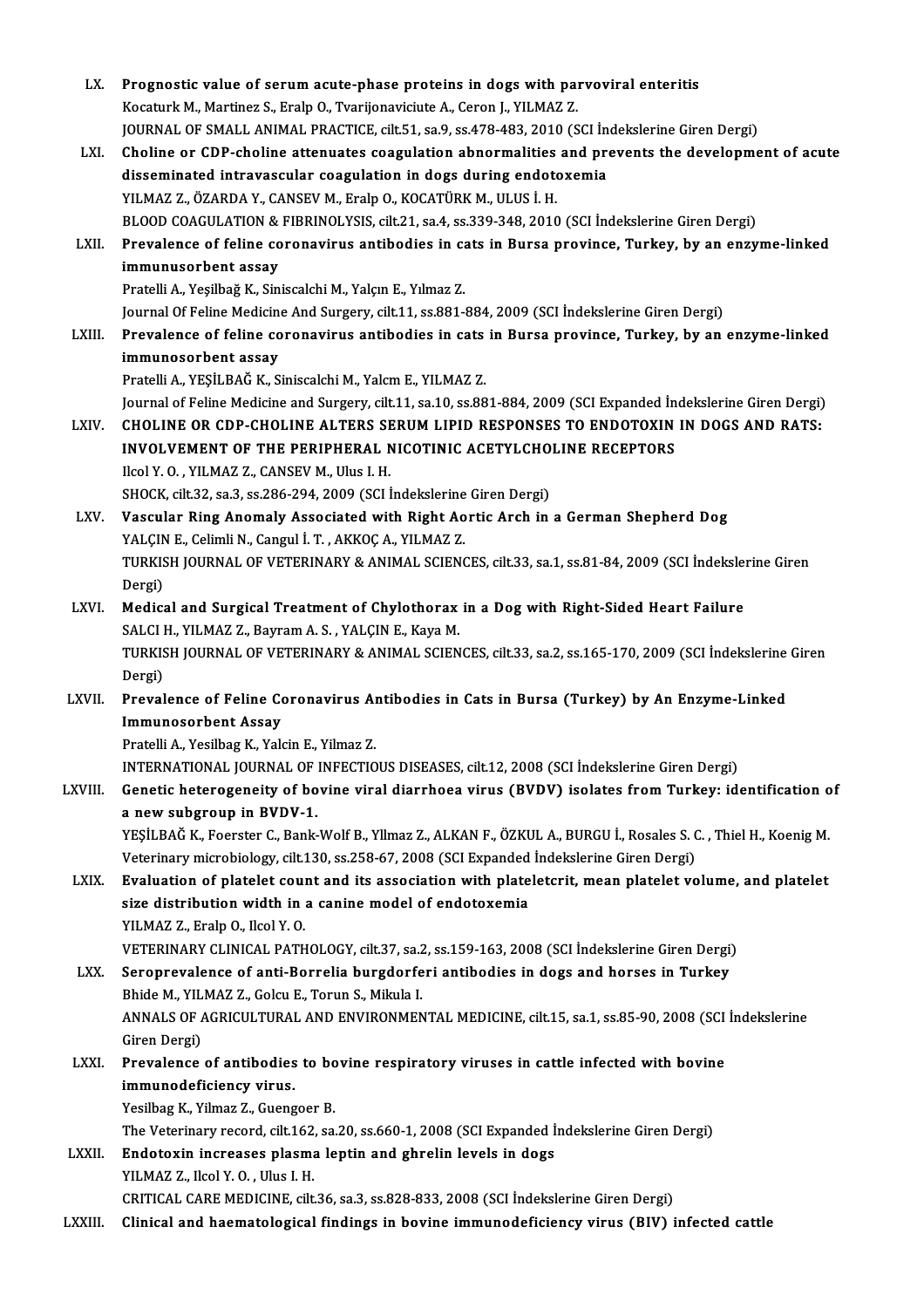|               | YILMAZ Z, YEŞİLBAĞ K.                                                                                                                                                                          |
|---------------|------------------------------------------------------------------------------------------------------------------------------------------------------------------------------------------------|
|               | TURKISH JOURNAL OF VETERINARY & ANIMAL SCIENCES, cilt.32, sa.3, ss.207-214, 2008 (SCI Indekslerine Giren<br>Dergi)                                                                             |
| LXXIV.        | Characterisation of lipid profiles in dogs with parvoviral enteritis.<br>Yilmaz Z., Senturk S.                                                                                                 |
| <b>LXXV</b>   | The Journal of small animal practice, cilt.48, sa.11, ss.643-50, 2007 (SCI Expanded Indekslerine Giren Dergi)<br>Aetiological role of viruses in puppies with diarrhoea.                       |
|               | Yesilbag K., Yilmaz Z., Oezkul A., Pratelli A.                                                                                                                                                 |
| <b>LXXVI</b>  | The Veterinary record, cilt.161, sa.5, ss.169-70, 2007 (SCI Expanded Indekslerine Giren Dergi)<br>Serum leptin and ghrelin levels in response to methylprednisolone injection in healthy dogs. |
|               | Yilmaz Z., Ilcol Y. O., Golcu E.                                                                                                                                                               |
|               | Research in veterinary science, cilt.82, sa.2, ss.187-94, 2007 (SCI Expanded İndekslerine Giren Dergi)                                                                                         |
| <b>LXXVII</b> | Seroepidemiological survey of Rhodoccocus equi infection in asymptomatic horses from Bursa, Izmir<br>and Istanbul provinces, Turkey.                                                           |
|               | Attili A. R., Kennerman E., Takai S., OR M. E., Marenzoni M. L., Torun S., Pieramati C., Kayar A., Golcu E., Parkan C., et<br>al.                                                              |
|               | Comparative immunology, microbiology and infectious diseases, cilt.29, ss.323-33, 2006 (SCI Expanded<br>İndekslerine Giren Dergi)                                                              |
| LXXVIII.      | Periparturient recumbency in cows                                                                                                                                                              |
|               | Yilmaz Z., Senturk S., Ilcol Y., Golcu E.                                                                                                                                                      |
|               | Indian Veterinary Journal, cilt.83, sa.5, ss.550-551, 2006 (SCI Expanded Indekslerine Giren Dergi)                                                                                             |
| <b>LXXIX</b>  | Intravenous administration of choline or CDP-choline improves platelet count and platelet closure<br>times in endotoxin-treated dogs                                                           |
|               | Yilmaz Z., Ilcol Y., Torun S., Ulus I.                                                                                                                                                         |
|               | Shock, cilt.25, sa.1, ss.73-79, 2006 (SCI Expanded Indekslerine Giren Dergi)                                                                                                                   |
| <b>LXXX</b>   | Endotoxin alters serum-free choline and phospholipid-bound choline concentrations, and choline<br>administration attenuates endotoxin-induced organ injury in dogs                             |
|               | Ilcol Y., Yilmaz Z., Ulus I.                                                                                                                                                                   |
|               | Shock, cilt.24, sa.3, ss.288-293, 2005 (SCI Expanded Indekslerine Giren Dergi)                                                                                                                 |
| <b>LXXXI</b>  | Distribution of antigen types of canine parvovirus type 2 in dogs with hemorrhagic enteritis in<br>Turkey                                                                                      |
|               | Yilmaz Z, Pratelli A, Torun S.                                                                                                                                                                 |
|               | Turkish Journal of Veterinary and Animal Sciences, cilt.29, sa.4, ss.1073-1076, 2005 (SCI Expanded Indekslerine<br>Giren Dergi)                                                                |
| LXXXII.       | Peste des petits ruminants outbreak in western Turkey                                                                                                                                          |
|               | Yesilbag K., Yilmaz Z., Golcu E., Ozkul A.                                                                                                                                                     |
| LXXXIII.      | Veterinary Record, cilt.157, sa.9, ss.260-261, 2005 (SCI Expanded Indekslerine Giren Dergi)<br>A serological evidence of Minute Virus Of Canines (MVC; canine parvovirus type-1) in dogs in    |
|               | Turkey                                                                                                                                                                                         |
|               | Torun S., Yilmaz Z., Pratelli A.                                                                                                                                                               |
|               | Turkish Journal of Veterinary and Animal Sciences, cilt.29, sa.3, ss.923-925, 2005 (SCI Expanded İndekslerine Giren<br>Dergi)                                                                  |
| <b>LXXXIV</b> | Investigation of diagnostic importance of platelet closure times measured by Platelet Function                                                                                                 |
|               | Analyzer - PFA 100 in dogs with endotoxemia                                                                                                                                                    |
|               | Yilmaz Z., Ilcol Y., Ulus I.<br>Berliner und Munchener Tierarztliche Wochenschrift, cilt.118, ss.341-348, 2005 (SCI Expanded Indekslerine Giren                                                |
|               | Dergi)                                                                                                                                                                                         |
| <b>LXXXV</b>  | Canine coronavirus infection in Turkish dog population                                                                                                                                         |
|               | Yesilbag K., Yilmaz Z., Torun S., Pratelli A.                                                                                                                                                  |
|               | Journal of Veterinary Medicine Series B: Infectious Diseases and Veterinary Public Health, cilt.51, sa.7, ss.353-355,<br>2004 (SCI Expanded Indekslerine Giren Dergi)                          |
|               |                                                                                                                                                                                                |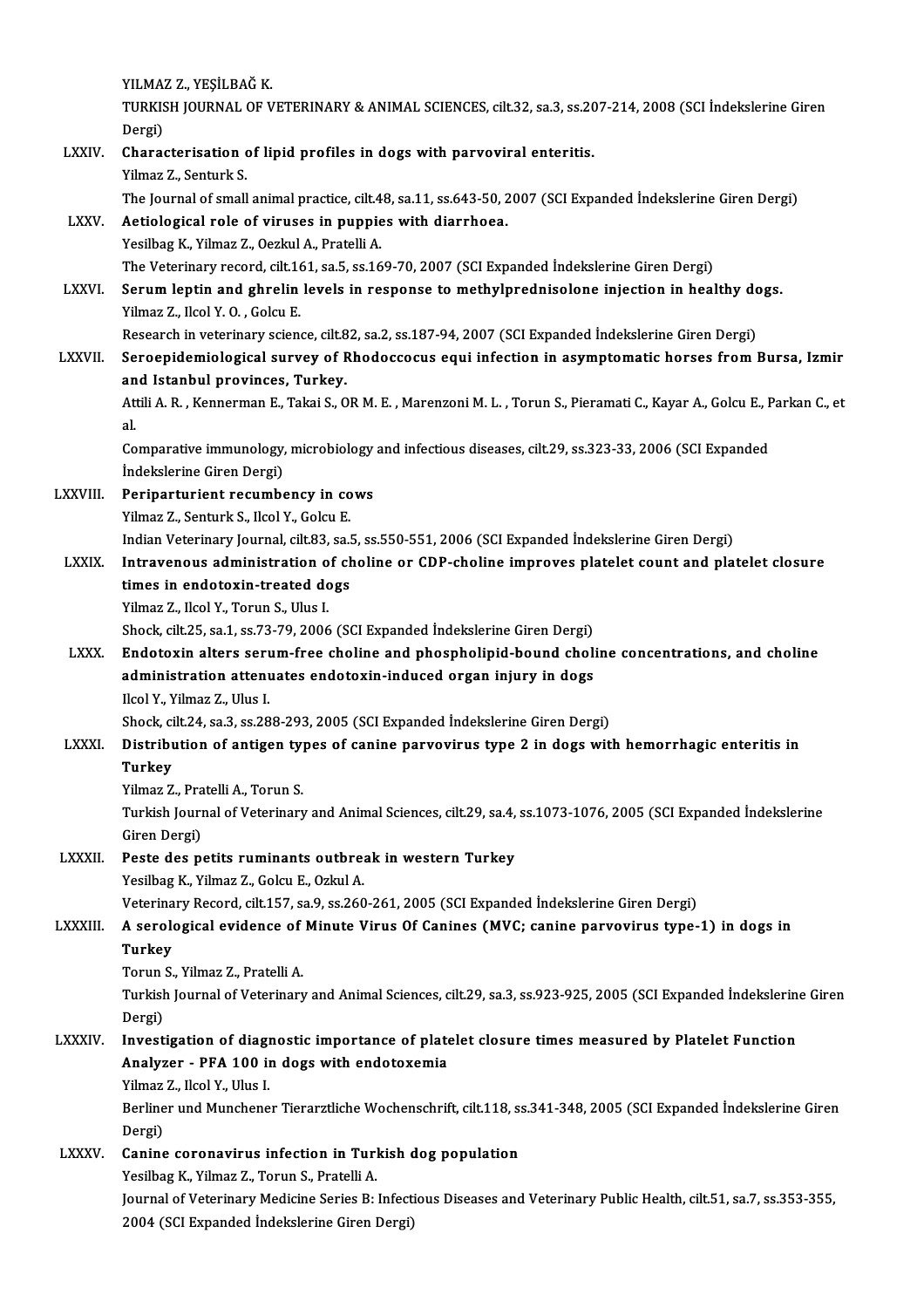| <b>LXXXVI.</b>  | Renal carcinoma in a cat                                                                                                                                          |
|-----------------|-------------------------------------------------------------------------------------------------------------------------------------------------------------------|
|                 | Sevimli A., Misirhoglu D., Yilmaz Z., Golcu E.                                                                                                                    |
|                 | Indian Veterinary Journal, cilt.81, sa.2, ss.135-136, 2004 (SCI Expanded Indekslerine Giren Dergi)                                                                |
| <b>LXXXVII.</b> | Effects of hypertonic sodium chloride, hypertonic sodium chloride + sodium bicarbonate and                                                                        |
|                 | hypertonic sodium chloride + ringer's lactade solution in the treatment of dogs with experimentally                                                               |
|                 | induced endotoxaemia                                                                                                                                              |
|                 | BATMAZ H., YILMAZ Z., TOPAL A., Görgül O. S., ŞENTÜRK S.                                                                                                          |
|                 | Turkish Journal of Veterinary and Animal Sciences, cilt.27, sa.2, ss.339-347, 2003 (SCI İndekslerine Giren Dergi)                                                 |
| <b>LXXXVIII</b> | Evidence of bovine immunodeficiency virus in cattle in Turkey                                                                                                     |
|                 | Meas S., Yilmaz Z., Usui T., Torun S., Yesilbag K., Ohashi K., Onuma M.                                                                                           |
|                 | Japanese Journal of Veterinary Research, cilt.51, sa.1, ss.3-8, 2003 (SCI Expanded İndekslerine Giren Dergi)                                                      |
| <b>LXXXIX</b>   | Serum free and phospholipid-bound choline decrease after surgery and methylprednisolone                                                                           |
|                 | administration in dogs                                                                                                                                            |
|                 | Ilcol Y., Yilmaz Z., Ulus I.                                                                                                                                      |
|                 | Neuroscience Letters, cilt.339, sa.3, ss.195-198, 2003 (SCI Expanded Indekslerine Giren Dergi)                                                                    |
| XC.             | Effects of hypertonic sodium chloride, hypertonic sodium chloride plus sodium bicarbonate and                                                                     |
|                 | hypertonic sodium chloride plus ringer's lactade solution in the treatment of dogs with                                                                           |
|                 | experimentally induced endotoxaemia                                                                                                                               |
|                 | Batmaz H., Yilmaz Z., Topal A., Gorgul O., Senturk S.<br>TURKISH JOURNAL OF VETERINARY & ANIMAL SCIENCES, cilt.27, sa.2, ss.339-347, 2003 (SCI Indekslerine Giren |
|                 | Dergi)                                                                                                                                                            |
| XCI.            | T3, T4 and TSH concentrations in dogs with non-thyroidal illness                                                                                                  |
|                 | YILMAZ Z., Golcu E., YALÇIN E., Aytug N.                                                                                                                          |
|                 | Indian Veterinary Journal, cilt.80, sa.1, ss.49-51, 2003 (SCI Indekslerine Giren Dergi)                                                                           |
| XCII.           | The evaluation of erythropoietin concentration in cats with acute and chronic renal failure                                                                       |
|                 | Yilmaz Z., Golcu E.                                                                                                                                               |
|                 | Indian Veterinary Journal, cilt.79, sa.9, ss.896-898, 2002 (SCI Expanded Indekslerine Giren Dergi)                                                                |
| XCIII.          | Short term effects of endotoxin on thyroid hormone concentrations in dogs                                                                                         |
|                 | Yilmaz Z . Batmaz H .                                                                                                                                             |
|                 | Indian Veterinary Journal, cilt.79, sa.8, ss.780-781, 2002 (SCI Expanded Indekslerine Giren Dergi)                                                                |
| XCIV.           | Analysis of hemostasis in horses with colic                                                                                                                       |
|                 | Yılmaz Z., Şentürk S., Özarda Y.                                                                                                                                  |
|                 | Israel Journal Of Veterinary Medicine, cilt.57, sa.2, ss.84-88, 2002 (SCI Expanded Indekslerine Giren Dergi)                                                      |
| XCV.            | Evaluation of coagulation profiles in dogs with septic shock                                                                                                      |
|                 | Yilmaz Z., Yalcin E., Ilcol Y.                                                                                                                                    |
|                 | TURKISH JOURNAL OF VETERINARY & ANIMAL SCIENCES, cilt.26, sa.1, ss.171-176, 2002 (SCI Indekslerine Giren                                                          |
|                 | Dergi)<br>Seroprevalence of Ehrlichia canis antibodies among dogs in Turkey                                                                                       |
| XCVI.           | Batmaz H., Nevo E., Waner T., Senturk S., Yilmaz Z., Harrus S.                                                                                                    |
|                 | Veterinary Record, cilt.148, sa.21, ss.665-666, 2001 (SCI Expanded İndekslerine Giren Dergi)                                                                      |
| XCVII.          | Prevalence of enzootic bovine leukosis in the South Marmara Region and observations of some                                                                       |
|                 | management practices                                                                                                                                              |
|                 | Batmaz H., Carli K. T., Sen A., Kennerman E., Minbay A., Yilmaz Z., Caner V., Baklaci C.                                                                          |
|                 | TURKISH JOURNAL OF VETERINARY & ANIMAL SCIENCES, cilt.23, ss.261-268, 1999 (SCI Indekslerine Giren Dergi)                                                         |
| XCVIII.         | Myasthenia Gravis in a dog                                                                                                                                        |
|                 | Batmaz H., Suzer F., Kennerman E., Yilmaz Z.                                                                                                                      |
|                 | TURKISH JOURNAL OF VETERINARY & ANIMAL SCIENCES, cilt.22, sa.5, ss.427-430, 1998 (SCI Indekslerine Giren                                                          |
|                 | Dergi)                                                                                                                                                            |
|                 |                                                                                                                                                                   |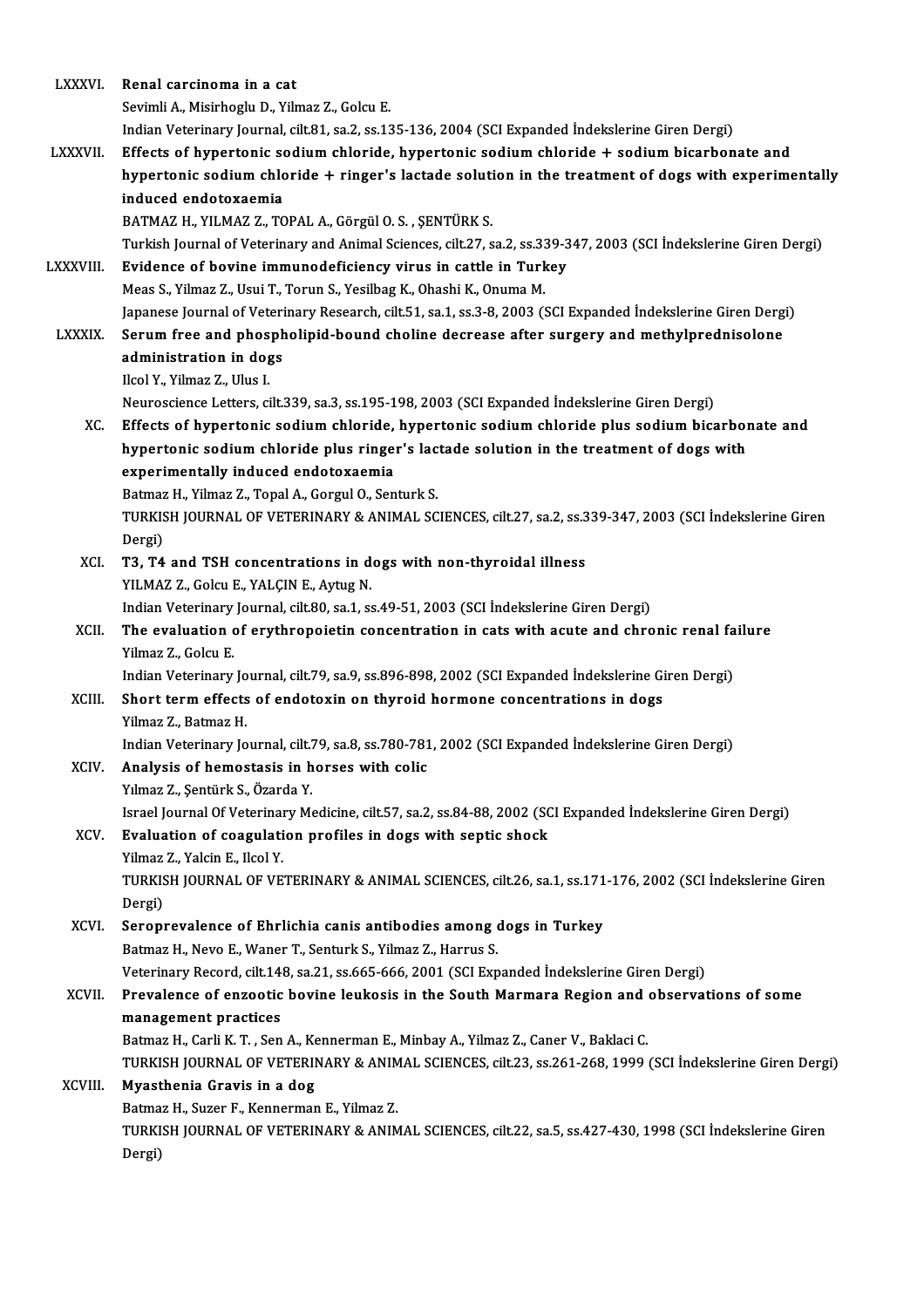# Diğer Dergilerde Yayınlanan Makaleler<br>Diğer Dergilerde Yayınlanan Makaleler

| Diğer Dergilerde Yayınlanan Makaleler |                                                                                                                   |  |
|---------------------------------------|-------------------------------------------------------------------------------------------------------------------|--|
| Ι.                                    | Kedilerde İdiyopatik Sistitis                                                                                     |  |
|                                       | YILMAZ Z, Levent P                                                                                                |  |
|                                       | Turkiye Klinikleri Veterinary Sciences- Internal Medicine - Special Topics, cilt.4, sa.2, ss.20-28, 2018 (Diğer   |  |
|                                       | Kurumların Hakemli Dergileri)                                                                                     |  |
| П.                                    | Effect of cuff placement on blood pressure measurement in concious healthy dogs                                   |  |
|                                       | Agudelo C. F., Dvir S., YILMAZ Z., KOCATÜRK M.                                                                    |  |
|                                       | Journal of Veterinary Science and Technology, cilt.7, sa.5, 2016 (Diğer Kurumların Hakemli Dergileri)             |  |
| III.                                  | Sistemik Yangısal Cevabın Biyobelirteçleri                                                                        |  |
|                                       | YILMAZ Z., KOCATÜRK M.                                                                                            |  |
|                                       | Türkiye Klinikleri, cilt.1, sa.1, ss.20-30, 2015 (Diğer Kurumların Hakemli Dergileri)                             |  |
| IV.                                   | Bursa daki Köpeklerde Kalp Hastalıklarının Prevalansı                                                             |  |
|                                       | CİHAN H., YILMAZ Z.                                                                                               |  |
|                                       | U.Ü. Veteriner Fakültesi Dergisi, cilt.30, sa.2, ss.5-9, 2011 (Diğer Kurumların Hakemli Dergileri)                |  |
| V.                                    | Evaluation of red blood cell and platelet indices in cattle naturally infected with bovine viral                  |  |
|                                       | diarrhea virus BVDV                                                                                               |  |
|                                       | KOCATÜRK M., YEŞİLBAĞ K., YILMAZ Z.                                                                               |  |
|                                       | Uludağ Üniversitesi Veteriner Fakültesi Dergisi, cilt.29, ss.17-21, 2010 (Diğer Kurumların Hakemli Dergileri)     |  |
| VI.                                   | Tanınız Nedir Şiloabdomen                                                                                         |  |
|                                       | KOCATÜRK M., DEMİR G., ÇELİMLİ N., YILMAZ Z.                                                                      |  |
|                                       | Veteriner Cerrahi Dergisi, cilt.14, 2008 (Diğer Kurumların Hakemli Dergileri)                                     |  |
| VII.                                  | Bursa'daki köpeklerde Dirofilaria İmmitis'in Prevalansı                                                           |  |
|                                       | YALÇIN E., ŞENLİK B., YILMAZ Z., ALASONYALILAR DEMİRER A., AKYOL Ç. V.                                            |  |
| VIII.                                 | Veteriner Cerrahi Dergisi, cilt.13, sa.2, ss.23-27, 2007 (Diğer Kurumların Hakemli Dergileri)                     |  |
|                                       | U Ü Veteriner Fakültesi İç Hastalıkları Büyük Hayvan Kliniğine Getirilen Olguların Değerlendirilmesi<br>1990 2000 |  |
|                                       | KENNERMAN E., YILMAZ Z., ŞENTÜRK S.                                                                               |  |
|                                       | U.Ü. Vet. Fak. Derg., "cilt.22, 2003 (Diğer Kurumların Hakemli Dergileri)                                         |  |
| IX.                                   | Uludağ Üniv. Veteriner Fak. İç Hastalıkları küçük hayvan kliniğine getirilen kedi ve köpeklerin                   |  |
|                                       | değerlendirilmesi (1990-2000)                                                                                     |  |
|                                       | Yılmaz Z., Kennerman E., Şentürk S., Temizel E. M.                                                                |  |
|                                       | Uludağ Üniversitesi Veteriner Fakültesi Dergisi, cilt.21, sa.1, ss.23-31, 2002 (Hakemli Üniversite Dergisi)       |  |
| X.                                    | Effects of medium-molecular-weight hydroxyethyl starch infusion on coagulation in healty dogs                     |  |
|                                       | Yılmaz Z, Yalçın E, Özarda Y.                                                                                     |  |
|                                       | Turkish Journal of Veterinary Surgery, cilt.1, sa.1, ss.23-30, 2002 (Hakemli Üniversite Dergisi)                  |  |
| XI.                                   | Sağ ve sol abomasum deplasmanlı ineklerde operasyon öncesi ve sonrası dönemde biyokimyasal                        |  |
|                                       | parametrelerin değerlendirilmesi                                                                                  |  |
|                                       | Yılmaz Z., Şentürk S., Özarda Y.                                                                                  |  |
|                                       | Veteriner Cerrahi Derg, cilt.8, sa.3, ss.20-26, 2002 (Hakemli Üniversite Dergisi)                                 |  |
| XII.                                  | The Comparision of Total Cholesterol Triglyceride High Density Lipoprotein Cholesterol Low Density                |  |
|                                       | Lipoprotein Cholesterol and Total Cholesterol High Density Lipoprotein Cholesterol Rations in                     |  |
|                                       | Breeds of Labrodor Retriever Dogs German Shepherd Dogs Pointer Dogs                                               |  |
|                                       | ŞENTÜRK S., YILMAZ Z., KENNERMAN E.                                                                               |  |
|                                       | U. Ü. Vet. Fak. Derg, cilt.21, 2002 (Diğer Kurumların Hakemli Dergileri)                                          |  |
| XIII.                                 | Sancılı Atlarda Plasma Kolloid Osmotik Basıncının Değerlendirilmesi                                               |  |
|                                       | YILMAZ Z, ŞENTÜRK S.                                                                                              |  |
|                                       | Veteriner Cerrahi Dergisi, cilt.8, 2002 (Diğer Kurumların Hakemli Dergileri)                                      |  |
| XIV.                                  | Comparision of the effects of classical fluid therapy and total parental nutrition in the treatment of            |  |
|                                       | dogs with gastroenteritis                                                                                         |  |
|                                       | YILMAZ Z., ŞENTÜRK S., esin g., YALÇIN E., Yeşim İ., torun s.                                                     |  |
|                                       |                                                                                                                   |  |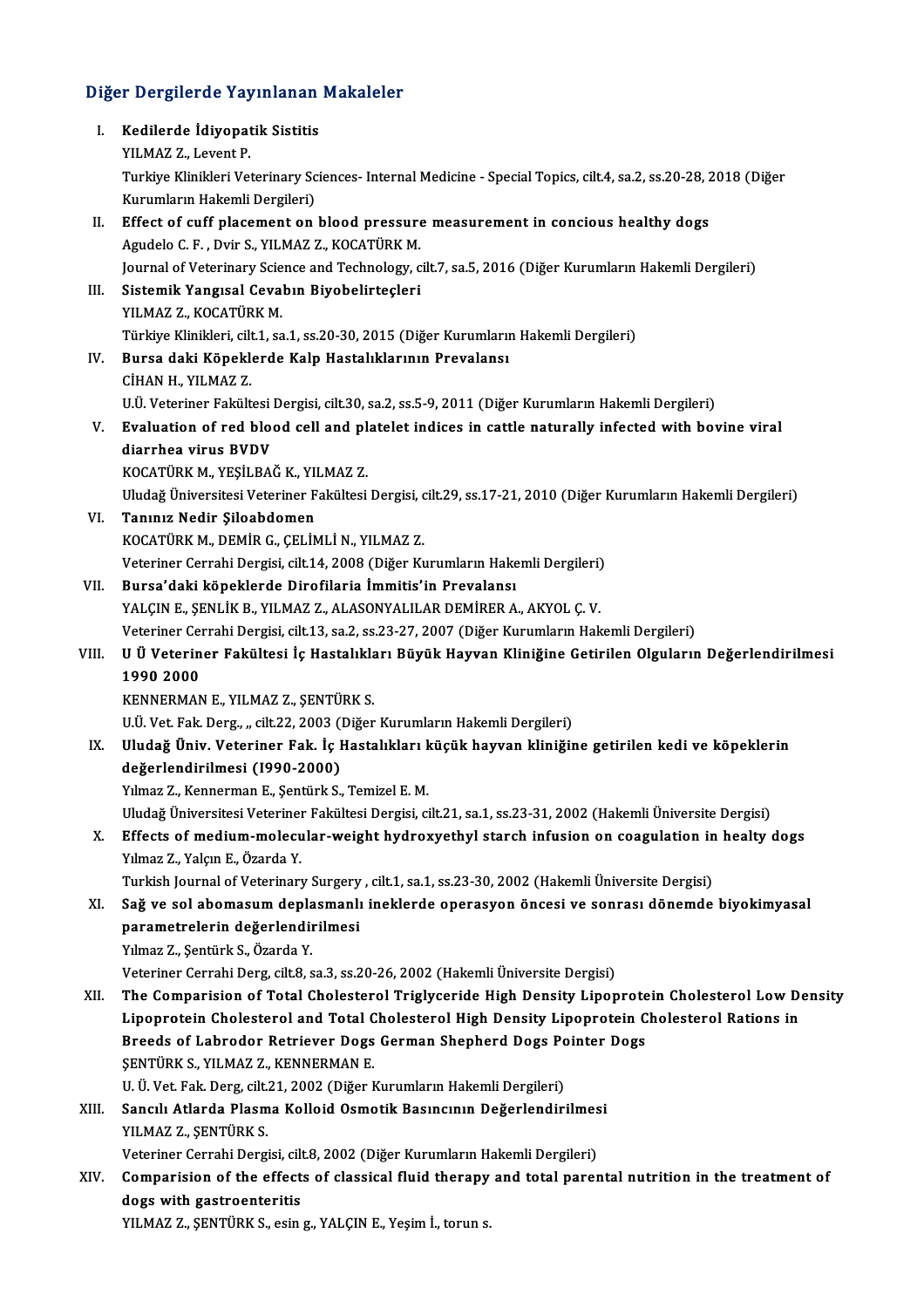University of Uludag Journal of Faculty Veterinary Medicine, cilt.20, 2001 (Diğer Kurumların Hakemli Dergileri)<br>Effecte of debutemune, methylnnedniselene, fluniyin meglumine and englennil in the treatment of

University of Uludag Journal of Faculty Veterinary Medicine, cilt.20, 2001 (Diğer Kurumların Hakemli Dergileri<br>XV. Effects of dobutamıne, methylprednisolone, flunixin meglumine and enalapril in the treatment of University of Uludag Journal of Faculty Veterinary Me<br>Effects of dobutamine, methylprednisolone, flui<br>dogs with experimentally induced septic shock.<br>Vilmag 7 Effects of dobutamine, methylprednisolone, flunixin meglumine and enalapril in the treatment of dogs with experimentally induced septic shock.<br>Yilmaz Z.

UludagÜniversitesiveteriner fakültesiderg, cilt.19, sa.1, ss.1-7,2000 (HakemliÜniversiteDergisi)

XVI. Buzağı Enzootik Pnömonisi nin Tedavisinde Enrofloxacine ile Enrofloxacine Flunixin Meglumine Uludag Üniversitesi veteriner fakültesi derg, cilt.19, sa<br>Buzağı Enzootik Pnömonisi nin Tedavisinde En:<br>Kombinasyonunun Etkilerinin Karşılaştırılması<br>YU MAZ Z. SENTÜRK S. RATMAZ H Buzağı Enzootik Pnömonisi nin<br>Kombinasyonunun Etkilerinin K<br>YILMAZ Z., ŞENTÜRK S., BATMAZ H.<br>HÜ Vet Fak Ders sik 19, 2000 (Diğ Kombinasyonunun Etkilerinin Karşılaştırılması<br>YILMAZ Z., ŞENTÜRK S., BATMAZ H.<br>U.Ü. Vet. Fak. Derg, cilt.19, 2000 (Diğer Kurumların Hakemli Dergileri)<br>Köneklerde Denevsel Olarek Olusturulan Sentik Sekun Debuta YILMAZ Z., ŞENTÜRK S., BATMAZ H.<br>U.Ü. Vet. Fak. Derg, cilt.19, 2000 (Diğer Kurumların Hakemli Dergileri)<br>XVII. Köpeklerde Deneysel Olarak Oluşturulan Septik Şokun Dobutamin ile Sağaltımında<br>Flaktrokardiyesrefik Değerle U.Ü. Vet. Fak. Derg, cilt.19, 2000 (Diğer Kurun<br>Köpeklerde Deneysel Olarak Oluşturula<br>Elektrokardiyografik Değerlendirmeler<br>VILMAZ Z. PATMAZ U. SENTÜRK S Köpeklerde Deneysel Olarak Olu<br>Elektrokardiyografik Değerlend<br>YILMAZ Z., BATMAZ H., ŞENTÜRK S.<br>UÜ Vet Fek Ders sik 16, 1997 (Diğ

Elektrokardiyografik Değerlendirmeler<br>YILMAZ Z., BATMAZ H., ŞENTÜRK S.<br>U.Ü. Vet. Fak. Derg, cilt.16, 1997 (Diğer Kurumların Hakemli Dergileri)

XVIII. İki kedide enfeksiyöz peritonitis BATMAZ H., KAHRAMAN M. M., YILMAZ Z., TUNCEL P., SÖNMEZ G., KIRKPINAR A. Journal of research in veterinary medicine (Online), cilt.15, ss.43-56, 1996 (Diğer Kurumların Hakemli Dergileri)

## Kitap & Kitap Bölümleri

Itap & Kitap Bölümleri<br>I. NOVEL INSIGHT INTO THE DIAGNOSIS AND TREATMENT OF CARDIO(THORACIC) DISEASES IN DOGS<br>AND CATS NOVEL INS<br>AND CATS<br>Vilmag 7 (E) **NOVEL INSIGHT INTO THE DIAGN<br>AND CATS<br>Yılmaz Z. (Editör), Tanaka R. (Editör)<br>Frantiers in Veterinary Science, Lauss** 

AND CATS<br>Yılmaz Z. (Editör), Tanaka R. (Editör)<br>Frontiers in Veterinary Science, Lausanne, 2022<br>Könek ve Kedilerde Elektrekardiografi

- Yılmaz Z. (Editör), Tanaka R. (Editör)<br>Frontiers in Veterinary Science, Lausanne, 2<br>II. Köpek ve Kedilerde Elektrokardiografi<br>Yılmaz Z., Kocatürk M. Frontiers in Veterinar<br>**Köpek ve Kedilerde**<br>Yılmaz Z., Kocatürk M.<br>Nebel Tın Kitanevi, İst K<mark>öpek ve Kedilerde Elektrokar</mark><br>Yılmaz Z., Kocatürk M.<br>Nobel Tıp Kitapevi, İstanbul, 2021<br>E. Bölüm Kelp
- III. 5. Bölüm Kalp<br>YILMAZ Z., KİBAR M., KOCATÜRK M. Nobel Tıp Kitapevi, İstanbul, 2021<br>5. Bölüm Kalp<br>YILMAZ Z., KİBAR M., KOCATÜRK M.<br><sup>Küzül</sup>i Hayyan Ultrasanasını<sup>6</sup>i Atlay 5. Bölüm Kalp<br>YILMAZ Z., KİBAR M., KOCATÜRK M.<br>Küçük Hayvan Ultrasonografi Atlası, Prof. Dr. Deniz Seyrek İntaş, Editör, Medipres Matbaacılık Yayıncılık LTD ŞTİ, YILMAZ Z., KİBAR M., KOCA<br>Küçük Hayvan Ultrasonogr<br>Malatya, ss.151-216, 2013<br>Könek ve Kedilerde Elel Küçük Hayvan Ultrasonografi Atlası, Prof. Dr.<br>Malatya, ss.151-216, 2013<br>IV. Köpek ve Kedilerde Elektrokardiyografi<br>V. Wimar 7. Kosatürk M
- Malatya, ss.151-216, 2013<br>Köpek ve Kedilerde Elektrol<br>Yılmaz Z., Kocatürk M.<br>Özhan Matbaacılık, Bursa, 2010 <mark>Köpek ve Kedilerde Elektrok</mark><br>Yılmaz Z., Kocatürk M.<br>Özhan Matbaacılık, Bursa, 2010

## Hakemli Kongre / Sempozyum Bildiri Kitaplarında Yer Alan Yayınlar

- akemli Kongre / Sempozyum Bildiri Kitaplarında Yer Alan Yayınlar<br>I. EVALUATION OF LEFT VENTRICULAR FUNCTION INDEXES IN DRESSAGE HORSES BY B-MODE AND<br>DOPELER ECHOCARDIOCRAPHY BU OT STUDY SANT RORGEO / OSMPOLJ UM STUNTI RRUPUT<br>EVALUATION OF LEFT VENTRICULAR FUNCTION<br>DOPPLER ECHOCARDIOGRAPHY – PILOT STUDY EVALUATION OF LE<br>DOPPLER ECHOCAR<br>Kocatürk M., Yılmaz Z.<br>7th INTERNATIONAL 7
	-

DOPPLER ECHOCARDIOGRAPHY – PILOT STUDY<br>Kocatürk M., Yılmaz Z.<br>7th INTERNATIONAL ZEUGMA CONFERENCE ON SCIENTIFIC RESEARCHES, Gaziantep, Türkiye, 21 - 23 Ocak 2022,<br>8<sup>11: 7,</sup> 88.42 Kocatürk M<br>7th INTERN<br>cilt.7, ss.42<br>Bolation O Th INTERNATIONAL ZEUGMA CONFERENCE ON SCIENTIFIC RESEARCHES, Gaziantep, Türkiye, 21 - 23 Ocak 2022,<br>cilt.7, ss.42<br>II. Relation Of Serum Lipid Profile and Acute Phase Proteins in Response to Endotoxin in Dogs Treated<br>with I

cilt.7, ss.42<br>II. Relation Of Serum Lipid Profile and Acute Phase Proteins in Response to Endotoxin in Dogs Treated<br>with Intravenous Choline Relation Of Serum Lipid Profile and Acute Phase Proteins in Response<br>with Intravenous Choline<br>Kocatürk M., Eralp İnan O., Tvarijonaviciute A., Cansev M., Ceron J. J. M. , Yılmaz Z.<br>International Siint Conference On Scienti

International Siirt Conference On Scientific Research Siirt University, November 5-7, 2021, Siirt, Türkiye, 05 Kasım<br>2021, ss.33-34 Kocatürk M., Er<br>International Si<br>2021, ss.33-34<br>Hinortrofik K International Siirt Conference On Scientific Research Siirt University, November 5-7, 2021, Siirt, Türkiye, 05 Kas<br>2021, ss.33-34<br>III. Hipertrofik Kardiyomiyopatilili Kedilerin Acvım Kalsifikasyonuna Göre Popülasyon Özelli

2021, ss.33-34<br>Hipertrofik Kardiyomiyopatilili Kedilerin Acvım Kalsifikasyo<br>RetrospektifOlarak Değerlendirilmesi (2016 – 2021 yılları)<br>Gürel N. Kesstürk M. Yılmaz 7 Hipertrofik Kardiyomiyopat<br>RetrospektifOlarak Değerle<br>Gürel N., Kocatürk M., Yılmaz Z.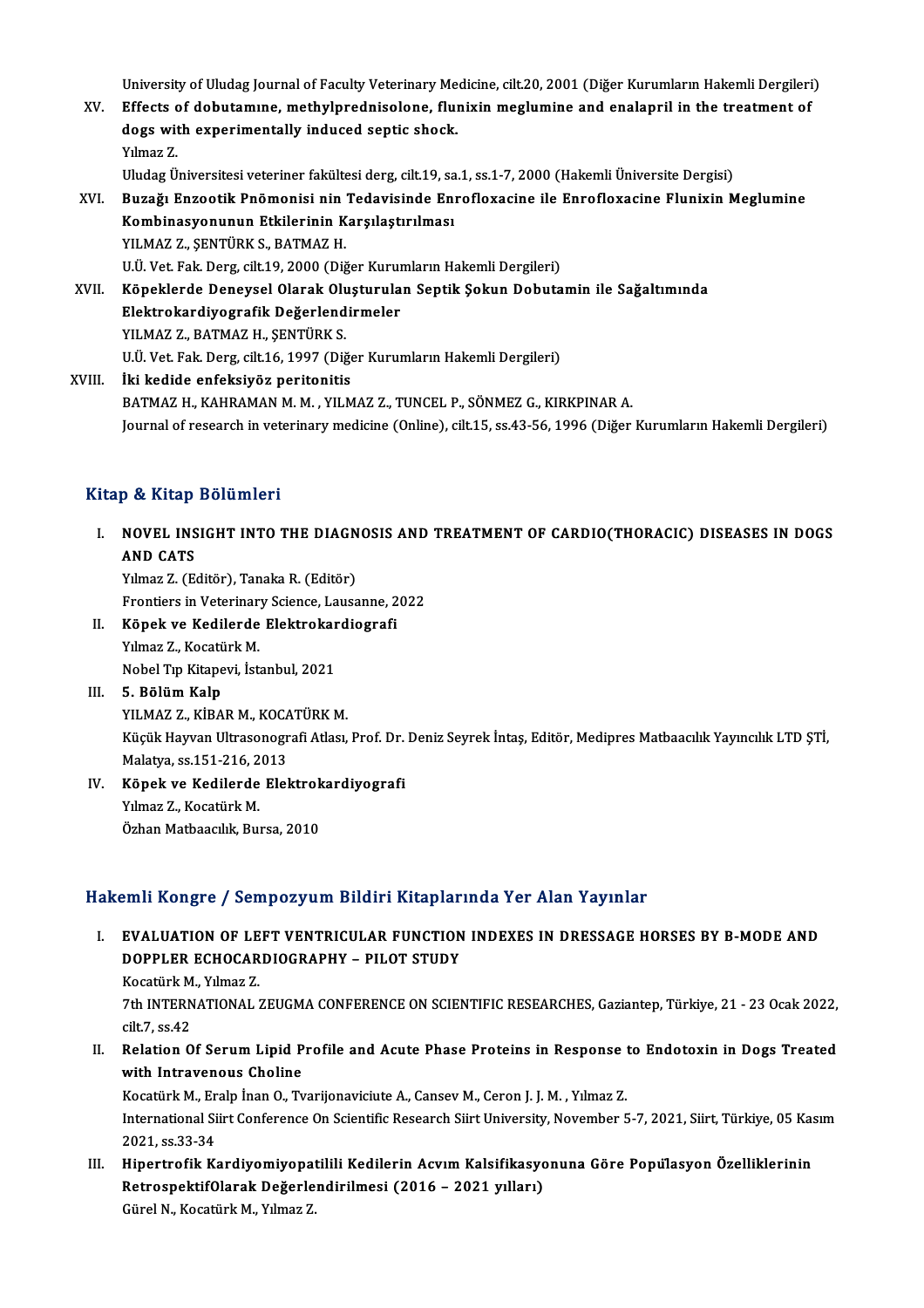15 . Küçük Hayvan Veteriner Hekimleri Derneği Uluslararası Sürekli Eğitim Kongresi 15th International Continuing<br>Education Congress Turkich Small Animal Veterinery Association, İstanbul, Türkiye 12, 13 Kesun 2021, ss.350, 15 . Küçük Hayvan Veteriner Hekimleri Derneği Uluslararası Sürekli Eğitim Kongresi 15th International Continui<br>Education Congress Turkish Small Animal Veterinary Association, İstanbul, Türkiye, 12 - 13 Kasım 2021, ss.259-15<br>Educ<br>260<br>Hine Education Congress Turkish Small Animal Veterinary Association, İstanbul, Türkiye, 12 - 13 Kasım 2021, ss.259<br>260<br>IV. Hipertrofik Kardiyomiyopatilili Kedilerin Acvım Kalsifikasyonuna Göre Popülasyon Özelliklerinin

260<br>Hipertrofik Kardiyomiyopatilili Kedilerin Acvım Kalsifikasyo<br>RetrospektifOlarak Değerlendirilmesi (2016 – 2021 yılları)<br>CÜLER N. KOCATÜRK M. YU MAZ 7 Hipertrofik Kardiyomiyopatilili<br>RetrospektifOlarak Değerlendiri<br>GÜLER N., KOCATÜRK M., YILMAZ Z.<br>VÜCÜK HAYVAN VETERİNER HEKİM

RetrospektifOlarak Değerlendirilmesi (2016 – 2021 yılları)<br>GÜLER N., KOCATÜRK M., YILMAZ Z.<br>KÜÇÜK HAYVAN VETERİNER HEKİMLER DERNEĞİ 15.ULUSLARARASI SÜREKLİ EĞİTİM KONGRESİ, İstanbul,<br>Türkiye 12, 13 Kasım 2021 GÜLER N., KOCATÜRK M., YIL<br>KÜÇÜK HAYVAN VETERİNER<br>Türkiye, 12 - 13 Kasım 2021<br>KONSÜJ TASYON MASASI KÜÇÜK HAYVAN VETERİNER HEKİMLER DERNEĞİ 15.ULUSLARARASI SÜREKLİ EĞİTİM KONGRE<br>Türkiye, 12 - 13 Kasım 2021<br>V. KONSÜLTASYON MASASI - KARDİYOTORASİK HASTALIKLARA KLİNİSYEN YAKLAŞIMI<br>V. Yumaz 7 - Salat H

Türkiye, 12 - 13 <mark>F</mark><br>**KONSÜLTASYO!**<br>Yılmaz Z., Salcı H.<br>15 Yuvun Ulusla KONSÜLTASYON MASASI - KARDİYOTORASİK HASTALIKLARA KLİNİSYEN YAI<br>15.KHVHD Uluslararası Sürekli Eğitim Kongresi, İstanbul, Türkiye, 12 - 13 Kasım 2021<br>AROLIRORROTELN G.UL FAM194A AND ROTASSUM GUANNEL SURFAMU V.K

15.KHVHD Uluslararası Sürekli Eğitim Kongresi, İstanbul, Türkiye, 12 - 13 Kasım 2021

Yılmaz Z., Salcı H.<br>15.KHVHD Uluslararası Sürekli Eğitim Kongresi, İstanbul, Türkiye, 12 - 13 Kasım 2021<br>VI. APOLIPOPROTEIN C-III, FAM184A AND POTASSIUM CHANNEL SUBFAMILY K ARE INCREASED IN<br>DOGS NATURALLY INFECTED WITH APOLIPOPROTEIN C-III, FAM184A AND POTASSIUM CHANNEL SUBFAMILY K ARE INCREASED IN<br>DOGS NATURALLY INFECTED WITH DIROFILARIA IMMITIS<br>Franco Martinez L., Carreton E., Yılmaz Z., Tvarijonaviciute A., Ceron J. J. M. , Sarıl A.,

**DOGS NATURALLY INFECT**<br>Franco Martinez L., Carreton I<br>Bruchmore R., Levent P., et al.<br>WSAVA EECAVA 2021 WORET Franco Martinez L., Carreton E., Yılmaz Z., Tvarijonaviciute A., Ceron J.<br>Bruchmore R., Levent P., et al.<br>WSAVA-FECAVA 2021, Warszawa, Polonya, 21 - 24 Mart 2021, ss.23<br>WIWBUK ISIBAN KÖREKLERİN SERUM LERTİN VE GURELİN SE

Bruchmore R., Levent P., et al.<br>WSAVA-FECAVA 2021, Warszawa, Polonya, 21 - 24 Mart 2021, ss.23<br>VII. KUYRUK ISIRAN KÖPEKLERİN SERUM LEPTİN VE GHRELİN SEVİYELERİ VE SERUM KORTİZOL, TİROİD<br>HOPMONI ARL LİRİDI ER, HOMOSİSTE WSAVA-FECAVA 2021, Warszawa, Polonya, 21 - 24 Mart 2021, ss.23<br>KUYRUK ISIRAN KÖPEKLERİN SERUM LEPTİN VE GHRELİN SEVİYELERİ<br>HORMONLARI, LİPİDLER, HOMOSİSTEİN VE FOLİK ASİT İLE İLİŞKİLERİ<br>YALCINE XILMAZ Z. ÖZAPDA V KUYRUK ISIRAN KÖPEKLERİN<br>HORMONLARI, LİPİDLER, HON<br>YALÇIN E., YILMAZ Z., ÖZARDA Y.<br>2 Huslanarası 13 Husal Vatarinar HORMONLARI, LİPİDLER, HOMOSİSTEİN VE FOLİK ASİT İLE İLİŞKİLERİ<br>YALÇIN E., YILMAZ Z., ÖZARDA Y.<br>2.Uluslararası-13 Ulusal Veteriner İç Hastalıkları Kongresi, Ankara, Türkiye, 11 - 13 Kasım 2019<br>Kanin Bayyayiyye ile Enfekte K YALÇIN E., YILMAZ Z., ÖZARDA Y.<br>2.Uluslararası-13 Ulusal Veteriner İç Hastalıkları Kongresi, Ankara, Türkiye, 11 - 13 Kas<br>11 VIII. Kanin Parvovirus ile Enfekte Köpeklerde Salya Proteomlarındaki Değişimler

- Franco Martinez L., Tvarijonaviciute A., Horvatic A., Guillemin N., Cerón J. J. , Escribano D., Eckersall D., KOCATÜRK<br>M., YILMAZ Z., Lamy E., et al. Kanin Parvovirus ile Enfekte Köpeklerde Salya Proteomlarındaki Değişimler Franco Martinez L., Tvarijonaviciute A., Horvatic A., Guillemin N., Cerón J. J. , Escribano D., Eckersall D., KOCATÜ<br>M., YILMAZ Z., Lamy E., et al.<br>2. uLUSLARARASI-13. ULUSAL VETERİNER İÇ HASTALIKLARI KONGRESİ, Ankara, Tür
- IX. Platelet proteomic profile in dogs with heart failure<br>YILMAZ Z., Levent P., Sarıl A., KOCATÜRK M., BAYKAL A. T., Akgün E. 2. uLUSLARARASI-13. ULUSAL VETERİNER İÇ HASTALIKLARI KONGI<br>Platelet proteomic profile in dogs with heart failure<br>YILMAZ Z., Levent P., Sarıl A., KOCATÜRK M., BAYKAL A. T. , Akgün E.<br>20th ECVIM CA Congress Milano Italy Mila 29th ECVIM-CA Congress Milano-Italy, Milan, İtalya, 18 - 21 Eylül 2019

## X. Identification of serum proteins in dogs naturally infected with Anaplasma phagocytophilum and Borrelia burgdorferi Identification of serum proteins in dogs naturally infected with Anaplasma phagocytop<br>Borrelia burgdorferi<br>KOCATÜRK M., Franco Martinez L., Escribano D., Schanilec P., Levent P., Sarıl A., Martinez Subiela S.,<br>Tyarijonavis

Borrelia burgdorferi<br>KOCATÜRK M., Franco Martinez L., Escribano<br>Tvarijonaviciute A., CİHAN H., YALÇIN E., et al.<br>20th ECVIM CA Congrees Milane Italy Milan İ KOCATÜRK M., Franco Martinez L., Escribano D., Schanilec P., Levent P.,<br>Tvarijonaviciute A., CİHAN H., YALÇIN E., et al.<br>29th ECVIM-CA Congress-Milano-Italy, Milan, İtalya, 18 - 21 Eylül 2019<br>Identification of Serum Protei

Tvarijonaviciute A., CİHAN H., YALÇIN E., et al.<br>29th ECVIM-CA Congress-Milano-Italy, Milan, İtalya, 18 - 21 Eylül 2019<br>XI. Identification of Serum Proteins in Dogs Naturally Infected with Anaplasma phagocytophilum and<br>Bor 29th ECVIM-CA Congres<br>Identification of Seru<br>Borrelia burgdorferi<br>KOCATÜPK M. Erange N Identification of Serum Proteins in Dogs Naturally Infected with Anaplasma phagocytoph<br>Borrelia burgdorferi<br>KOCATÜRK M., Franco Martinez L., Escribano D., Schanilec P., Levent P., SARIL A., Martinez Subiela S.,<br>Typrijopovi

Borrelia burgdorferi<br>KOCATÜRK M., Franco Martinez L., Escribano<br>Tvarijonaviciute A., CİHAN H., YALÇIN E., et al.<br>20th ECVIM CA 2010-19 - 21 Erlül 2010-se 1 KOCATÜRK M., Franco Martinez L., Escribano D.,<br>Tvarijonaviciute A., CİHAN H., YALÇIN E., et al.<br>29th ECVIM-CA 2019, 19 - 21 Eylül 2019, ss.136<br>Changes in the Serebiechemical Parameter

Tvarijonaviciute A., CİHAN H., YALÇIN E., et al.<br>29th ECVIM-CA 2019, 19 - 21 Eylül 2019, ss.136<br>XII. Changes in the Serobiochemical Parameters Before, During and After Ovariohysterectomy in Bitches.<br>ÖZDEMİR SALCLE S. Y 29th ECVIM-CA 2019, 19 - 21 Eyl<br>Changes in the Serobiochemi<br>ÖZDEMİR SALCI E. S. , YILMAZ Z.<br>2nd International Conference on Changes in the Serobiochemical Parameters Before, During and After Ovariohysterectomy in Bitches<br>ÖZDEMİR SALCI E. S. , YILMAZ Z.<br>2nd International Conference on Agriculture, Forest, Food Sciences and Technologies, İzmir, T ÖZDEMİR SALCI E. S. , YILMAZ Z.<br>2nd International Conference on Agriculture, Forest, Food Sciences and Technologies, İzmir, Türkiye, 2 - 05 Nisan<br>2018

2nd International Conference on Agriculture, Forest, Food Sciences and Technolo<br>2018<br>XIII. Siddetli pulmoner kontüzyonlu köpeklerde kardiyolojik değerlendirme<br>2006 TÜRZM Cetin M SALCH VILMAZZ

- 2018<br>Şiddetli pulmoner kontüzyonlu köpekle<br>KOCATÜRK M., Çetin M., SALCI H., YILMAZ Z.<br>Küçük Hayyan Veteriner Hekimleri Derneği Küçük Hayvan Veteriner Hekimleri Derneği 13. Uluslararası Sürekli Eğitim Kongresi 02.04 Kasım 2018, İstanbul,<br>Türkiye, 2 - 04 Kasım 2018, ss.279-280 KOCATÜRK M., Çetin M., SALCI H., YILMAZ Z. Küçük Hayvan Veteriner Hekimleri Derneği 13. Uluslararası Sürekli Eğitim Kongresi 02.04 Kasım 20<br>Türkiye, 2 - 04 Kasım 2018, ss.279-280<br>XIV. Serum High Mobility Group Box-1 lEVEL- As an early predictor of endotoxemia in do
- Türkiye, 2 04 Kasım 2018, ss.279-280<br>Serum High Mobility Group Box-1 IEVEL- As an early predictor of endotox<br>KOCATÜRK M., ERALP İNAN O., Tvarijonaviciute A., CANSEV M., Cerón J. J. , YILMAZ Z.<br>Seuthern Eurensen Veterinar Serum High Mobility Group Box-1 lEVEL- As an early predictor of endotoxer<br>KOCATÜRK M., ERALP İNAN O., Tvarijonaviciute A., CANSEV M., Cerón J. J. , YILMAZ Z.<br>Southern European Veterinary Conference 2018, Madrid, İspanya, 1 KOCATÜRK M., ERALP İNAN O., Tvarijonaviciute A., CANSEV M., Cerón J. J. , YILMAZ Z.<br>Southern European Veterinary Conference 2018, Madrid, İspanya, 18 - 20 Ekim 2018<br>XV. The salivary proteome in dogs with parvovirosis
- Franco Martinez L., Lamy E., YILMAZ Z., Coelho A., Tvarijonaviciute A., Horvatic A., Guillemin N., Eckersall D., KOCATÜRK M., Escribano D., et al.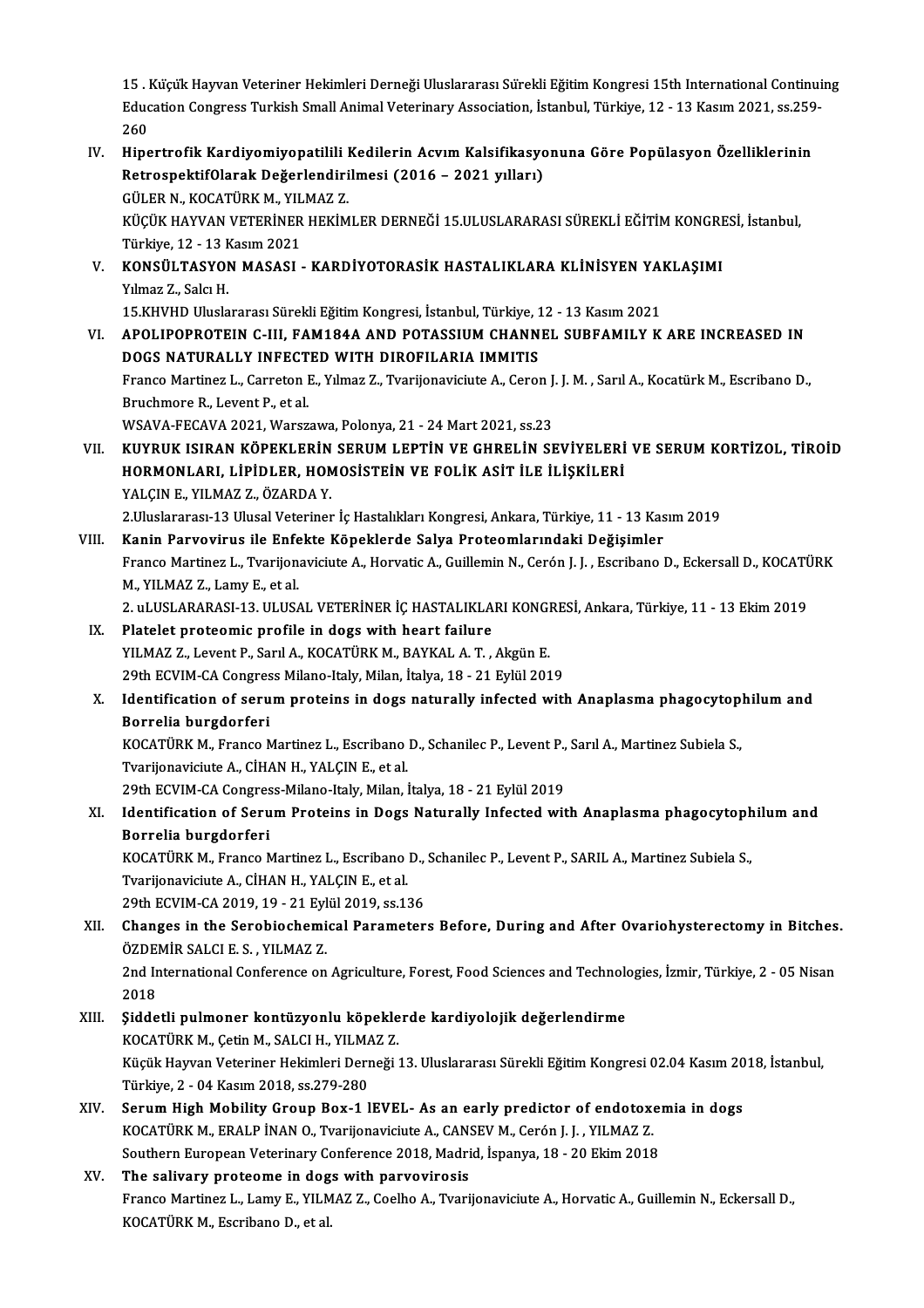28th ECVIM-CA Congress 2018, Rotterdam, Hollanda, 6 - 09 Eylül 2018

28th ECVIM-CA Congress 2018, Rotterdam, Hollanda, 6 - 09 Eylül 2018<br>XVI. Hemoglobin, ovostatin, and albumin as possible salivary biomarkers of canine parvovirosis<br>France Martinez L. Lamy F. VII MAZ Z. Coelho A. Martinez Su 28th ECVIM-CA Congress 2018, Rotterdam, Hollanda, 6 - 09 Eylül 2018<br>Hemoglobin, ovostatin, and albumin as possible salivary biomarkers of canine parvovirosis<br>Franco Martinez L., Lamy E., YILMAZ Z., Coelho A., Martinez Subi Hemoglobin, ovostatin, a<br>Franco Martinez L., Lamy E.,<br>Escribano D., Tecles F., et al.<br>VII EUDA Congress 2019 Tre Franco Martinez L., Lamy E., YILMAZ Z., Coelho A., Martinez Subiela S., Horvatic A., Guillemin N., KOCATÜRK M.,<br>Escribano D., Tecles F., et al.<br>XII EUPA Congress 2018-Translating genomes into biological funcitons, Santiago Escribano D., Tecles F., et a<br>XII EUPA Congress 2018-T<br>Haziran 2018, ss.160-161<br>kaslı kalplar siri korkut XII EUPA Congress 2018-Translating genomes into biological funcitons, Santiago de Cor<br>Haziran 2018, ss.160-161<br>XVII. kaslı kalpler sizi korkutmasın - kedilerde hipertrofik kardiyomiyopat (HCM)<br>VII.MAZ Z Haziran 20<br><mark>kaslı kalp</mark><br>YILMAZ Z.<br>Küçük bay YILMAZ Z.<br>Küçük hayvan veteriner hekimleri derneği 13. uluslararası sürekli eğitim kongresi, İstanbul, Türkiye, 2 - 04 Nisan 2018, cilt.13, ss.243-245 Küçük hayvan veteriner hekimleri derneği 13. uluslararası sürekli eğitim kongres<br>2018, cilt.13, ss.243-245<br>XVIII. Kalp yetmezliği tanısında son güncellemeler - tedavide çok ilaç iyimidir<br>VII.MAZ Z 2018, cilt.1<br>Kalp yetm<br>YILMAZ Z. YILMAZ Z.<br>Küçük hayvan veteriner hekimleri derneği 13. uluslararası sürekli eğitim kongresi, İstanbul, Türkiye, 2 - 04 Nisan YILMAZ Z.<br>Küçük hayvan veteriner l<br>2018, cilt.13, ss.236-239<br>Clinisal annrasab ta al Küçük hayvan veteriner hekimleri derneği 13. uluslararası sürekli eğitim kongresi, İstanbul, Türkiye, 2 - 1<br>2018, cilt.13, ss.236-239<br>XIX. Clinical approach to etiology, diagnosis, and treatment in dogs with pericardia 2018, cilt.13, ss.236-23<br>Clinical approach to<br>retrospective study<br>KOCATÜRK M. SALCLE Clinical approach to etiology, diagnosi:<br>retrospective study<br>KOCATÜRK M., SALCI H., İPEK V., YILMAZ Z.<br>1. International Turkish Veterinary Internal retrospective study<br>1. International Turkish Veterinary Internal Medicine Congress, Antalya, Türkiye, 10 - 13 Ekim 2017, ss.92-93<br>1. International Turkish Veterinary Internal Medicine Congress, Antalya, Türkiye, 10 - 13 Ek KOCATÜRK M., SALCI H., İPEK V., YILMAZ Z.<br>1. International Turkish Veterinary Internal Medicine Congress, Antalya, Türkiye, 10 - 13 Ekim 2017, ss.<br>XX. Köpeklerde sepsisin tanısında yeni inflamatuar biyobelirteçlerin ar 1. International Turkish Veterinary Internal Medicine Cong<br>Köpeklerde sepsisin tanısında yeni inflamatuar biyo<br>butirilkolinesteraz, ferritin ve alfa-amilaz düzeyleri<br>VU MAZ Z. VALCIN E. CİHAN H. KOCATÜRK M. TURAL M Köpeklerde sepsisin tanısında yeni inflamatuar biyobelirteçlerin araşı<br>butirilkolinesteraz, ferritin ve alfa-amilaz düzeyleri<br>YILMAZ Z., YALÇIN E., CİHAN H., KOCATÜRK M., TURAL M., LEVENT P., SARIL A.<br>L. International Turk butirilkolinesteraz, ferritin ve alfa-amilaz düzeyleri<br>I. I. International Turkish Veterinary Internal Medicine Congress, Antalya, Türkiye, 10 - 13 Ekim 2017, ss.134-135<br>I. International Turkish Veterinary Internal Medicin YILMAZ Z., YALÇIN E., CİHAN H., KOCATÜRK M., TURAL M., LEVENT P., SARIL A.<br>I. International Turkish Veterinary Internal Medicine Congress, Antalya, Türkiye, 10 - 13 Ekim 20<br>XXI. Türkiye'de köpeklerde Rickettsia rickett I. International Turkish Veterinary Internal Medicine Congl<br>Türkiye'de köpeklerde Rickettsia rickettsii'ye maru:<br>CİHAN H., YILMAZ Z., TEMİZEL E.M. , YALÇIN E., AYTUĞ N.<br>1. Uluslarares: Türkiye Veteriner İs Hestalıkları Kon Türkiye'de köpeklerde Rickettsia rickettsii'ye maruz kalma ile ilgili serolojik kanıtlar<br>CİHAN H., YILMAZ Z., TEMİZEL E. M. , YALÇIN E., AYTUĞ N.<br>1. Uluslararası Türkiye Veteriner İç Hastalıkları Kongresi, Antalya, Türkiye CİHAN H., YILMAZ Z., TEMİZEL E. M. , YALÇIN E., AYTUĞ N.<br>1. Uluslararası Türkiye Veteriner İç Hastalıkları Kongresi, Antalya, Türkiye, 10 - 13 Ekim 2017, ss.72-73<br>1. XXII. Endotoksemili buzağılarda intravenöz kolin ted 1. Uluslararası Türkiye Veteriner İç Hastalıkları Kongresi, Antalya, Tü<br>Endotoksemili buzağılarda intravenöz kolin tedavisinin serul<br>total oksidatif stres ve anti-oksidan kapasite üzerine etkileri<br>EPALP İNANO, KOCATÜPK M. Endotoksemili buzağılarda intravenöz kolin tedavisinin serum bütirilkolinesterazi paraoksanaz-1,<br>total oksidatif stres ve anti-oksidan kapasite üzerine etkileri<br>ERALP İNAN O., KOCATÜRK M., CANSEV M., Ceron J., YILMAZ Z. total oksidatif stres ve anti-oksidan kapasite üzerine etkileri<br>ERALP İNAN O., KOCATÜRK M., CANSEV M., Ceron J., YILMAZ Z.<br>I. International Turkish Veterinary Internal Medicine Congress, Antalya, Türkiye, 10 - 13 Ekim 2017 ERALP İNAN O., KOCATÜRK M., CANSEV M., Ceron J., YILMAZ Z.<br>I. International Turkish Veterinary Internal Medicine Congress, Antalya, Türkiye, 10 - 13 Ekim 2017, ss.106-107<br>XXIII. Choline concentration as a new potential bio I. International Turkish Veterinary Internal<br>Choline concentration as a new potent<br>tumours and cardiomyopathy in dogs<br>Lavont B, YU MAZ Z, CANSEV M Choline concentration as a new potential biomarker to distinguish pleural effusions from heart base<br>tumours and cardiomyopathy in dogs<br>Levent P., YILMAZ Z., CANSEV M. 27th ECVIM-Ca Congress, Malta, 14 - 16 Eylül 2017, ss.61 XXIV. IDENTIFICATION OF SERUM BIOMARKERS IN DOGS NATURALLY INFECTED WITH ANAPLASMA 27th ECVIM-Ca Congress, Malta, 14 - 16 Eylül 2017, ss.61<br>IDENTIFICATION OF SERUM BIOMARKERS IN DOGS NA<br>PHAGOCY- TOPHILUM AND BORRELIA BURGDORFERI.<br>VILMAZZ, La E. Essribano D. Schaniles P. Levent P. Martine YILMAZ Z., La F., Escribano D., Schanilec P., Levent P., Martinez Subiela S., Tvarijonaviciute A., Sarıl A., AYTUĞN.,<br>Ceron J. PHAGO<br>YILMAZ<br>Ceron J.<br>27th ECJ YILMAZ Z., La F., Escribano D., Schanilec P., Levent F<br>Ceron J.<br>27th ECVIM-Ca Congress, Malta, 14 - 16 Eylül 2017<br>COMBARISON OF DEMOCRARHIC AND CLINIC XXV. COMPARISON OF DEMOGRAPHIC AND CLINICAL CHARACTERISTICS OF SUBCLINICALAND CLINICAL<br>FORM IN DOGS WITH LEISHMANIOSIS 27th ECVIM-Ca Congress, Malta, 14 - 16 Eyl<br>COMPARISON OF DEMOGRAPHIC AND<br>FORM IN DOGS WITH LEISHMANIOSIS<br>VU MAZ Z. VALCIN E. CHAN H. KOCATÜPE COMPARISON OF DEMOGRAPHIC AND CLINICAL CHARACTERISTICS OF SUB<br>FORM IN DOGS WITH LEISHMANIOSIS<br>YILMAZ Z., YALÇIN E., CİHAN H., KOCATÜRK M., Levent P., Tural M., Sarıl A., AYTUĞ N.<br>Eth World Congress On Leishmaniosis Tolodo, FORM IN DOGS WITH LEISHMANIOSIS<br>YILMAZ Z., YALÇIN E., CİHAN H., KOCATÜRK M., Levent P., Tural M., Sarıl A., A)<br>6th World Congress On Leishmaniosis, Toledo, Filipinler, 16 - 20 Mayıs 2017<br>Hae of high resolution quanttative YILMAZ Z., YALÇIN E., CİHAN H., KOCATÜRK M., Levent P., Tural M., Sarıl A., AYTUĞ N.<br>6th World Congress On Leishmaniosis, Toledo, Filipinler, 16 - 20 Mayıs 2017<br>XXVI. Use of high-resolution quanttative proteomic analyses t 6th World Congress On Leishmaniosis, Toledo, Filipinler, 16 - 20 Mayıs 2017 Use of high-resolution quanttative proteomic analyses to identify new potential biomarkers for t<br>treatment monitoring of canine leihsmaniosis<br>Martinez Subiela S., Horvatic A., Escribano D., Pardo Marin L., KOCATÜRK M., Mrl treatment monitoring of canine leihsmaniosis<br>Martinez Subiela S., Horvatic A., Escribano D., Pardo Marin L., KOCATÜRK M.<br>YILMAZ Z.<br>6th Wold Congress on Leishmaniasis, Toledo, Filipinler, 16 - 20 Mayıs 2017 Martinez Subiela S., Horvatic A., Escribano D., Pardo Marin L., KOCATÜRK M., Mrljak V., Burchmore R., Ceron J., YILMAZ Z.<br>6th Wold Congress on Leishmaniasis, Toledo, Filipinler, 16 - 20 Mayıs 2017<br>XXVII. Thromboelastographic evaluation of thrombus generation and fibrinolysis in dogs with parvoviral<br>ontoritic 6th Wold<br>Thrombo<br>enteritis.<br>KOCATÍPI Thromboelastographic evaluation of thrombus generati<br>enteritis.<br>KOCATÜRK M., YILMAZ Z., ERALP İNAN O., LEVENT P., SARIL A.<br>E<sup>0th European Veterinary</sub>, Corforance Veerisaredasen 2017. T</sup> enteritis.<br>KOCATÜRK M., YILMAZ Z., ERALP İNAN O., LEVENT P., SARIL A.<br>50th European Veterinary Conference Voorjaarsdagen 2017, The Hague, Hollanda, 19 - 21 Nisan 2017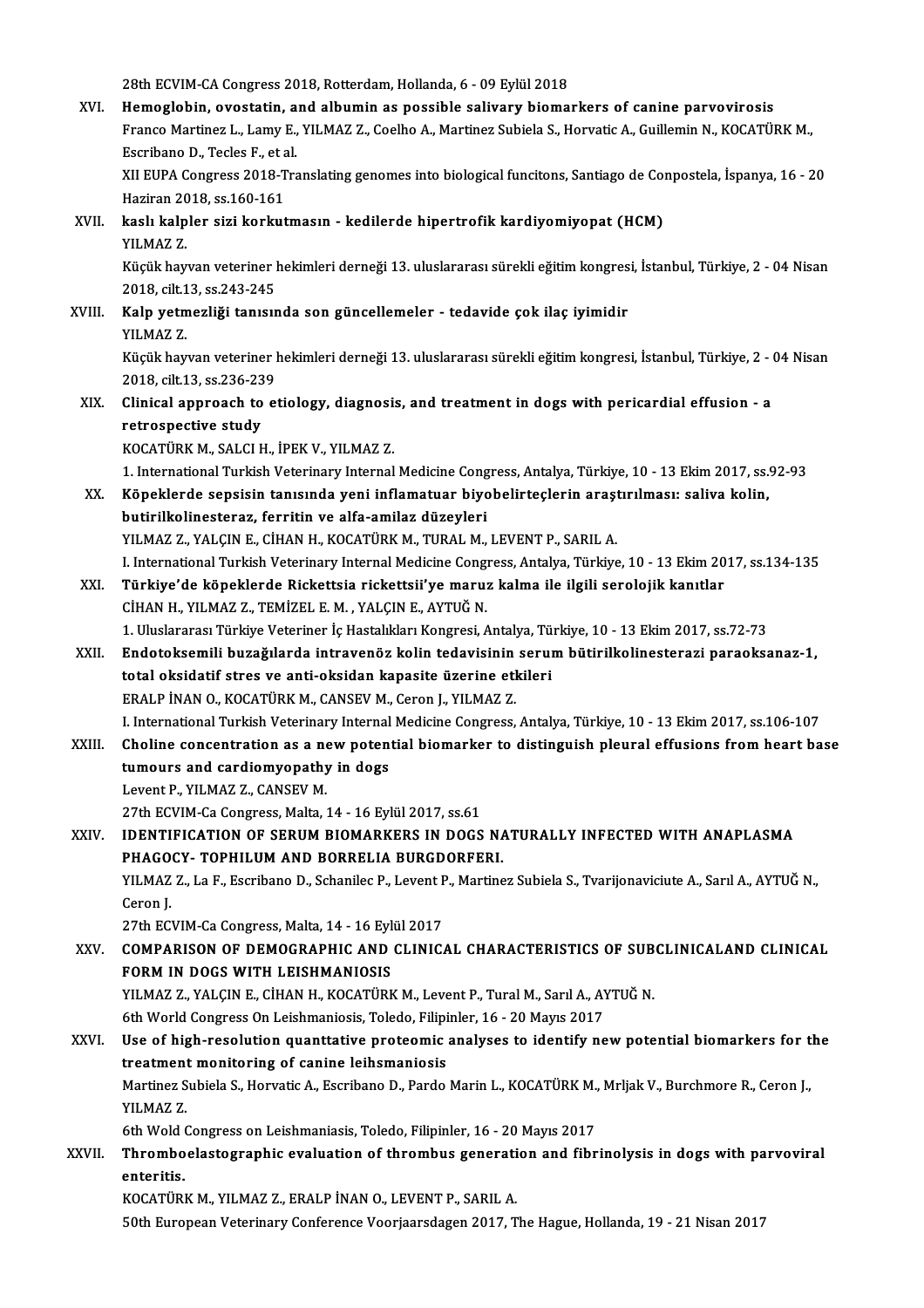| XXVIII.      | EVALUATION OF SALIVARY ENZYME ACTIVITIESAS BIOMARKERS FOR DIAGNOSIS AND                                                                                                                           |
|--------------|---------------------------------------------------------------------------------------------------------------------------------------------------------------------------------------------------|
|              | THERAPYMONITORING IN DOGS WITH SEPSIS                                                                                                                                                             |
|              | YILMAZ Z., YALÇIN E., CİHAN H., KOCATÜRK M., Tural M., Levent P., Sarıl A.                                                                                                                        |
|              | European Veterinary Conference-Voorjaarsdagen 2017, Den Haag, 19 - 21 Nisan 2017                                                                                                                  |
| XXIX.        | PROTECTIVE EFFECTS OF S-ADENOSYLMETHIONINE AND SILYBIN ON HEPATORENAL AND                                                                                                                         |
|              | HEMOSTATIC FUNCTIONS IN DOG WITH EXPERIMENTAL ENDOTOXEMIA                                                                                                                                         |
|              | ERALP İNAN O., KOCATÜRK M., LEVENT P., YILMAZ Z.                                                                                                                                                  |
|              | 50th European Veterinary Conference VOORJAARSDAGEN 2017, The Hague, Hollanda, 19 - 21 Nisan 2017                                                                                                  |
| XXX.         | Deneysel endotoksemili köpeklerde S-adenodilmrtionin ve Silibinn Hepatorenal ve Hemostatik                                                                                                        |
|              | fonksiyonlar üzerine koruyucu etkisi                                                                                                                                                              |
|              | Eralp İnan O., KOCATÜRK M., Levent P., YILMAZ Z.                                                                                                                                                  |
|              | 2017 Uluslararası Veteriner Hekimliği Bahar Kongresi, Antalya, Türkiye, 27 - 30 Mart 2017, ss.299                                                                                                 |
| XXXI.        | Köpek ve kedilerde trnsudat ve eksudatın ayrımında total protein ve dansitenin tanısal değeri                                                                                                     |
|              | YILMAZ Z., KOCATÜRK M., Levent P., Sarıl A.                                                                                                                                                       |
| XXXII.       | 2017 Uluslararası Veteriner Hekimliği Bahar kongresi, Antalya, Türkiye, 27 - 30 Mart 2017, ss.311<br>Sepsisli Köpeklerde Tanı ve Tedavisinin Monitorizasyonunda Biyobelirteç olarak Tükürük Enzim |
|              | Aktivitelerinin değerlendirilmesi                                                                                                                                                                 |
|              | YILMAZ Z., YALÇIN E., CİHAN H., KOCATÜRK M., Tural M., Levent P., Sarıl A.                                                                                                                        |
|              | 2017 Uluslararası Veteriner Hekimliği Bahar Kongresi, Antalya, Türkiye, 27 - 30 Mart 2017, ss.298                                                                                                 |
| XXXIII.      | Köpeklerde Ehrlichiozis e yeni tanısal yaklaşım: Serum proteomik inceleme                                                                                                                         |
|              | YILMAZ Z., Escribano D., Martinez Subiela S., Tvarijonaviciute A., Torrecillas A., YALÇIN E., CİHAN H., KOCATÜRK M.,                                                                              |
|              | Levent P., JJ C., et al.                                                                                                                                                                          |
|              | Uluslararsı Veteriner Hekimliği Bahar Kongresi 2017, Antalya, Türkiye, 27 - 30 Mart 2017                                                                                                          |
| <b>XXXIV</b> | Serum Leptin and Ghrelin Levels and their Relationship with Serum Cortisol, Thyroid Hormones,                                                                                                     |
|              | Lipids, Homocysteine and Folic Acid in Dogs with Compulsive Tail Chasing                                                                                                                          |
|              | YALÇIN E, YILMAZ Z, ÖZARDA Y.                                                                                                                                                                     |
|              | 11th International Veterinary Behaviour Meeting (IVBM), Samorin, Slovakya, 14 - 16 Eylül 2017, ss.180-181                                                                                         |
| <b>XXXV</b>  | Kedilerdeki kardiyomiyopatilerin teşhisi ve tedavi prosedürleri                                                                                                                                   |
|              | YILMAZ Z                                                                                                                                                                                          |
|              | Küçük Hayvan Veteriner Hekimleri Derneği 2016, İstanbul, Türkiye, 4 - 05 Kasım 2016                                                                                                               |
| XXXVI.       | Tricuspidal annular plane systolic excursion TAPSE measurements in dogs naturally infected with E                                                                                                 |
|              | canis                                                                                                                                                                                             |
|              | YILMAZ Z., KOCATÜRK M., Levent P.                                                                                                                                                                 |
| XXXVII.      | Xth SOUTHERN EUROPEAN VETERINARY CONFERENCE 2016, Granada, Nikaragua, 20 - 22 Ekim 2016<br>Serum choline concentration a potential biomarker for myocardial ischemia in dogs and cats             |
|              | KOCATÜRK M., YILMAZ Z., CANSEV M., Levent P., Türkyılmaz M.                                                                                                                                       |
|              | 26th ECVIM-CA Congress, Göteborg, İsveç, 8 - 10 Eylül 2016                                                                                                                                        |
| XXXVIII.     | Serum Choline Concentration A Potential Biomarker for Myocardial İschemia in Dogs and Cats                                                                                                        |
|              | KOCATÜRK M., YILMAZ Z., CANSEV M., LEVENT P., TÜRKYILMAZ M.                                                                                                                                       |
|              | 26th ECVIM-CA Congress, 8 - 10 Eylül 2016                                                                                                                                                         |
| <b>XXXIX</b> | Serum proteomic changes in dogs with ehrlichiosis                                                                                                                                                 |
|              | KOCATÜRK M., Escribano D., Martinez Subiela S., Tvarijonaviciute A., Torrecillas A., Levent P., CİHAN H., YALÇIN E.,                                                                              |
|              | AYTUĞ N., Ceron J., et al.                                                                                                                                                                        |
|              | The 3rd Conference on Neglected Vectors and Vector-Borne Diseases(EURNEGVEC) COST Action TD 1303,                                                                                                 |
|              | Zaragoza, İspanya, 23 - 26 Mayıs 2016                                                                                                                                                             |
| XL.          | Serum acute phase proteins in dogs with sub clinical and clinical ehrlichiosis                                                                                                                    |
|              | KOCATÜRK M., ESCRİBANO D., Martinez Subiela S., Tvarijonaviciute A., Levent P., CİHAN H., YALÇIN E., Ceron J.,                                                                                    |
|              | YILMAZ Z                                                                                                                                                                                          |
|              | The 3rd Conference on Neglected Vectors and Vector-Borne Diseases (EURNEGVEC) with Management Committee                                                                                           |
| VI I         | and Working Group Meetings of the COST Action TD1303, Zaragoza, İspanya, 24 - 26 Mayıs 2016<br>Conum Drotomic Changes in Dogs with Ebrlighiasis                                                   |

XLI. Serum Protemic Changes in Dogs with Ehrlichiosis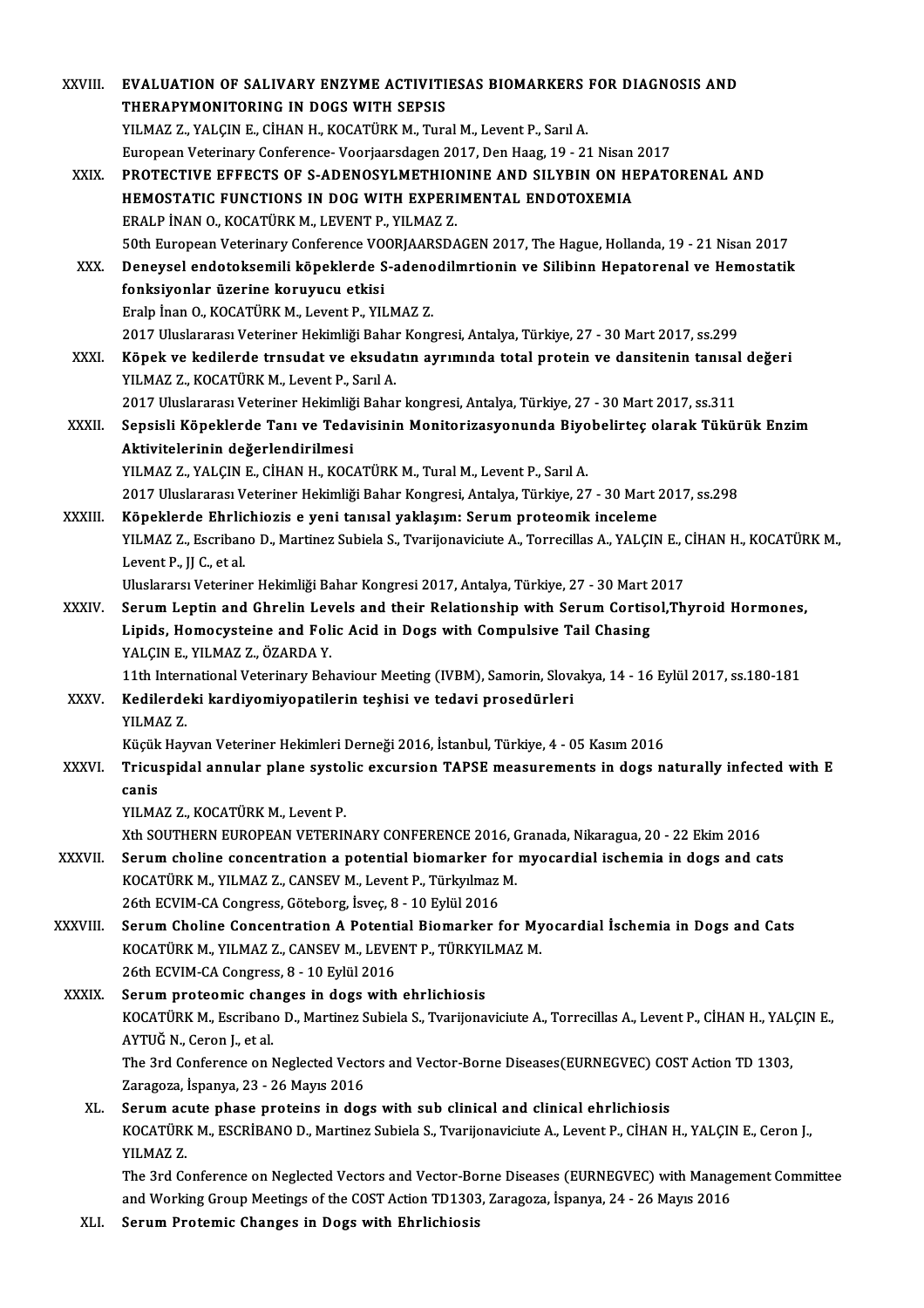KOCATÜRK M., ESCRİBANO D., MARTİNEZ SUBİELA S., TVARİJONAVİCUİTE A., ALEJANDRO T., LEVENT P., CİHAN H.,<br>XALÇIN E. AYTUĞ N. CERON L. STAL KOCATÜRK M., ESCRİBANO D., MART<br>YALÇIN E., AYTUĞ N., CERON J., et al.<br>THE 2nd CONEERENCE ON NECLECT KOCATÜRK M., ESCRİBANO D., MARTİNEZ SUBİELA S., TVARİJONAVİCUİTE A., ALEJANDRO T., LEVENT P<br>YALÇIN E., AYTUĞ N., CERON J., et al.<br>THE 3rd CONFERENCE ON NEGLECTED VECTORSAND VECTOR-BORNE DISEASES (EURNEGVEC)WITH<br>MANACEMENT YALÇIN E., AYTUĞ N., CERON J., et al.<br>THE 3rd CONFERENCE ON NEGLECTED VECTORSAND VECTOR-BORNE DISEASES (EURNEGVEC)WITH<br>MANAGEMENT COMMITTEE ANDWORKING GROUP MEETINGS OF THECOST ACTION TD1303, 24 - 26 Mayıs 2016,<br>ss.105-106 THE 3rd CONFERENCE ON NEGLECTED VECTORSAND VECTOR-BORNE DISEASES (EURNEGVEC) WITH XLII. Bir Kedide İliak Arterde Thromboembolism Saddle Thrombus ss.105-106<br>Bir Kedide İliak Arterde Thromboembolism Saddle Thrombus<br>SALCI H., KOCATÜRK M., İPEK V., ÇETİN M., KAHRAMAN M. M. , YILMAZ Z.<br>1st International Turkey Veterinery Surgery Congress 11 - 14 Mayıs 2014 Bir Kedide İliak Arterde Thromboembolism Saddle Thrombus<br>SALCI H., KOCATÜRK M., İPEK V., ÇETİN M., KAHRAMAN M. M. , YILMAZ Z.<br>1st International Turkey Veterinary Surgery Congress, 11 - 14 Mayıs 2016<br>Illiac atarial thromboe SALCI H., KOCATÜRK M., İPEK V., ÇETİN M., KAHRAMAN M. M., YI<br>1st International Turkey Veterinary Surgery Congress, 11 - 14 M.<br>XLIII. Illiac aterial thromboembolism Saddle Thrombus in a cat<br>5ALCLH VOCATÜRV M. İPEV V. COİN M 1st International Turkey Veterinary Surgery Congress, 11 - 14 Mayıs 201<br>Illiac aterial thromboembolism Saddle Thrombus in a cat<br>SALCI H., KOCATÜRK M., İPEK V., Çetin M., KAHRAMAN M. M. , YILMAZ Z.<br>Ist International Veterin Illiac aterial thromboembolism Saddle Thrombus in a cat<br>SALCI H., KOCATÜRK M., İPEK V., Çetin M., KAHRAMAN M. M. , YILMAZ Z.<br>Ist International Veterinary Surgery Congress-IV. ULUSAL VETERİNER CERRAHİ KONGRESİ, Erzurum, Tür SALCI H., KOCA<br>Ist Internationa<br>14 Mayıs 2016<br>Pir Könekte B XLIV. Bir Köpekte Pulmoner Kondrosarkom Nedenli Hipertrofik Osteoartropati SALCI H., KOCATÜRK M., İPEK V., ÇEŞME H., LEVENT P., KAHRAMAN M. M. , YILMAZ Z. Bir Köpekte Pulmoner Kondrosarkom Nedenli Hipertrofik Osteoartropati<br>SALCI H., KOCATÜRK M., İPEK V., ÇEŞME H., LEVENT P., KAHRAMAN M. M. , YILMAZ Z.<br>1st İNTERNATİONAL TURKEY VETERİNARY SURGERY CONGRESS, 11 - 14 Mayıs 2016<br> SALCI H., KOCATÜRK M., İPEK V., ÇEŞME H., LEVENT P., KAHRAMAN M. M., YILMAZ Z.<br>1st İNTERNATİONAL TURKEY VETERİNARY SURGERY CONGRESS, 11 - 14 Mayıs 2016<br>XLV. Hypertrophic osteoarthropathy caused by pulmonary chondrosarcoma 1st İNTERNATİONAL TURKEY VETERİNARY SURGERY CONGRESS, 11 - 14 Mayıs 201<br>Hypertrophic osteoarthropathy caused by pulmonary chondrosarcoma in<br>SALCI H., KOCATÜRK M., İPEK V., Çeşme H., Levent P., KAHRAMAN M. M. , YILMAZ Z.<br>Is Hypertrophic osteoarthropathy caused by pulmonary chondrosarcoma in a dog<br>SALCI H., KOCATÜRK M., İPEK V., Çeşme H., Levent P., KAHRAMAN M. M. , YILMAZ Z.<br>Ist International Veterinary Surgery Congress-IV. ULUSAL VETERİNER C 14 Mayıs 2016 XLVI. Bir kedide iliak arteryal tromboembolizmsaddle trombus SALCI H., KOCATÜRK M., İPEK V., Çetin M., KAHRAMAN M. M., YILMAZ Z. 1st InternationalTurkeyVeterinary SurgeryCongress,11 -14Mayıs2016, ss.255-256 SALCI H., KOCATÜRK M., İPEK V., Çetin M., KAHRAMAN M. M. , YILMAZ Z.<br>1st International Turkey Veterinary Surgery Congress, 11 - 14 Mayıs 2016, ss.255-256<br>XLVII. Tricuspid annular plane systolic excursion TAPSE and its 1st International Turkey Vet<br>Tricuspid annular plane<br>level in dogs with sepsis<br>VOCATUPK M. Purar L. VII N Tricuspid annular plane systol<br>level in dogs with sepsis<br>KOCATÜRK M., Pınar L., YILMAZ Z.<br>21th EECAVA EUBO CORTESSE IV S level in dogs with sepsis<br>KOCATÜRK M., Pınar L., YILMAZ Z.<br>21th FECAVA EURO Congress, IX. Southern European Veterinary Conference, Barcelona, İspanya, 15 - 17 Ekim<br>2015. cilt.1. ss.5-8 KOCATÜRK M., Pınar L., YILMAZ Z. 21th FECAVA EURO Congress, IX. Southern European Veterinary Conference, Barcelona, İspanya, 15 - 17 Ekim<br>2015, cilt.1, ss.5-8<br>XLVIII. Serum leptin and ghrelin levels and their relationship with serum thyroid hormones in do 2015, cilt.1, ss.5-8<br>Serum leptin and ghreli<br>compulsive tail chasing<br>YALCIN E. YU MAZ Z., ÖZAL Serum leptin and ghrelin leve<br>compulsive tail chasing<br>YALÇIN E., YILMAZ Z., ÖZARDA Y.<br>21st EECAVA EuroCongress SEVC compulsive tail chasing<br>21st FECAVA EuroCongress SEVC-2015, BARSELONA, İspanya, 15 - 17 Ekim 2015, cilt.1, ss.1<br>21st FECAVA EuroCongress SEVC-2015, BARSELONA, İspanya, 15 - 17 Ekim 2015, cilt.1, ss.1 YALÇIN E., YILMAZ Z., ÖZARDA Y.<br>21st FECAVA EuroCongress SEVC-2015, BARSELONA, İspanya, 15 - 17 Ekim 2015, cilt.1, ss.1<br>XLIX. Endotoksemili köpeklerde intravenöz kolin tedavisinin serum akut faz proteinleri ve high mob 21st FECAVA EuroCongress SEVC-2015, BARSELON<br>Endotoksemili köpeklerde intravenöz kolin te<br>group box-1 (HMGB-1) DÜZEYLERİNE ETKİSİ<br>KOCATÜPK M. ERALBİNAN Q. CANSEV M. YU MAZ Endotoksemili köpeklerde intravenöz kolin teda<br>group box-1 (HMGB-1) DÜZEYLERİNE ETKİSİ<br>KOCATÜRK M., ERALP İNAN O., CANSEV M., YILMAZ Z.<br>11 VETERİNER :CHASTALIKLARI KONCRESİ Samayr group box-1 (HMGB-1) DÜZEYLERİNE ETKİSİ<br>KOCATÜRK M., ERALP İNAN O., CANSEV M., YILMAZ Z.<br>11. VETERİNER iÇ HASTALIKLARI KONGRESİ, Samsun, Türkiye, 21 - 24 Mayıs 2015<br>E saniş ile dağal enfekte Köneklerde Elektrokordiosrefik KOCATÜRK M., ERALP İNAN O., CANSEV M., YILMAZ Z.<br>11. VETERİNER IÇ HASTALIKLARI KONGRESİ, Samsun, Türkiye, 21 - 24 Mayıs 2015<br>L. E canis ile doğal enfekte Köpeklerde Elektrokardiografik Değerlendirmeler<br>YILMAZ Z., KOCATÜRK 11. VETERİNER iÇ HASTALIKLARI K<br>E canis ile doğal enfekte Köpekl<br>YILMAZ Z., KOCATÜRK M., Levent P.<br>11. veteriner iş Hastalıkları Kongres E canis ile doğal enfekte Köpeklerde Elektrokardiografik Değerlendirmeler<br>YILMAZ Z., KOCATÜRK M., Levent P.<br>11. veteriner İç Hastalıkları Kongresi- Uluslararası Katılımlı, Samsun, Türkiye, 21 - 24 Mayıs 2015, cilt.1<br>Endete LI. Endotoksemili köepklerde intravenöz kolin tedavisinin koagülasyona etkisinin tromboelastografik 11. veteriner İç Hastalıkları I<br>Endotoksemili köepklerd<br>olarak değerlendirilmesi<br>EPALP İNAN O, KOCATÜPK ERALPİNANO.,KOCATÜRKM.,CANSEVM.,YILMAZ Z. 11. Veteriner İç Hastalıkları Kongresi-Uluslararası Katılımlı, Samsun, Türkiye, 21 - 24 Mayıs 2015, cilt.1, ss.74-75 ERALP İNAN 0., KOCATÜRK M., CANSEV M., YILMAZ Z.<br>11. Veteriner İç Hastalıkları Kongresi-Uluslararası Katılımlı, Samsun, Türkiye, 21 - 24 Mayıs 2015, cilt.1, ss.74-75<br>11. Endotoksemili Köpeklerde Intravenöz Kolin Tedavi 11. Veteriner İç Hastalıkları Kong<br>Endotoksemili Köpeklerde In<br>Doku İnhibitörlerine Etkileri<br>KOCATÜPK M. ERALP İNAN O. G Endotoksemili Köpeklerde Intravenöz Kolin Tedavisinn M<br>Doku İnhibitörlerine Etkileri<br>KOCATÜRK M., ERALP İNAN O., CANSEV M., Levent P., YILMAZ Z.<br>11 Veteriner is Hastalıları Konsresi Illuslararesı Katılımlı Same Doku İnhibitörlerine Etkileri<br>KOCATÜRK M., ERALP İNAN O., CANSEV M., Levent P., YILMAZ Z.<br>11. Veteriner İç Hastalıkları Kongresi-Uluslararası Katılımlı, Samsun, Türkiye, 21 - 24 Mayıs 2015, cilt.1, ss.54-55 LIII. Feline Chylothorax diagnostic and therapeutic approachesKedilerde şilotoraks tanı ve tedavi 11. Veterin<br>Feline Ch<sub>!</sub><br>yaklaşımı<br><sup>VII MA7 7</sup> Feline Ch<br>yaklaşımı<br>YILMAZ Z.<br>Kedi Helin YILMAZ Z.<br>Kedi Hekimliği Kongresi, Bafra, Kıbrıs (Kktc), 23 - 26 Nisan 2015, cilt.1, ss.116-121 LIV. Thromboelastographic evaluation of coagulation profile in dogs with ehrlichiosis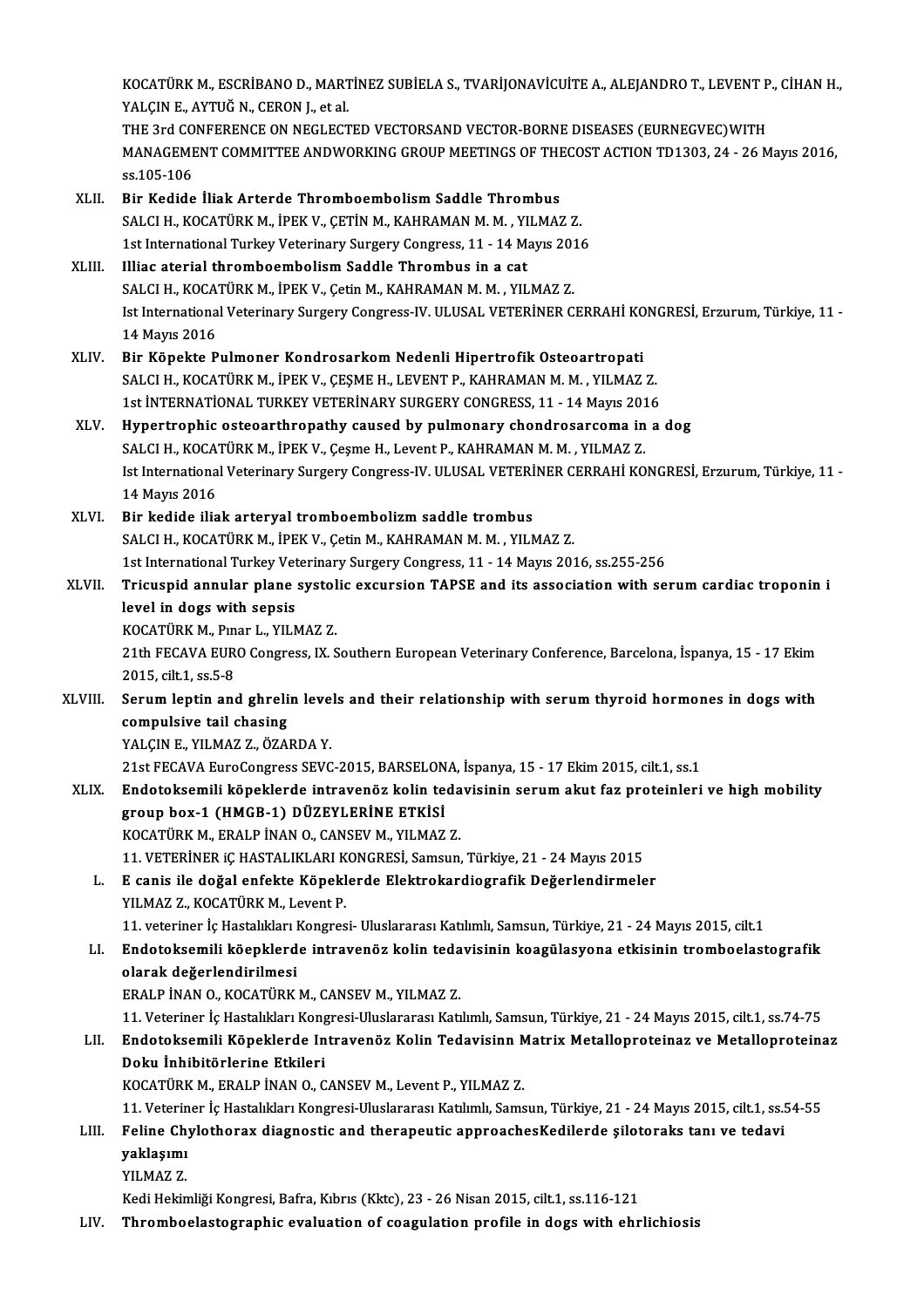YILMAZ Z., YALÇIN E., CİHAN H., KOCATÜRK M., Levent P., AYTUĞ N.

YILMAZ Z., YALÇIN E., CİHAN H., KOCATÜRK M., Levent P., AYTUĞ N.<br>Second Conference on Neglected vectors and vector borne disaeses (EURNEGVEC) COST ACTION TD 1303, İzmir,<br>Türkiye 21 Mart - 03 Nisan 2015 YILMAZ Z., YALÇIN E., CİHAN H., K<br>Second Conference on Neglected v<br>Türkiye, 31 Mart - 02 Nisan 2015<br>Thromboelestegraphia evalua Second Conference on Neglected vectors and vector borne disaeses (EURNEGVEC) COST ACTION TD 1303, İzmir,<br>Türkiye, 31 Mart - 02 Nisan 2015<br>LV. Thromboelastographic evaluation of coagulation in cats with hypertrophic cardiom

- Türkiye, 31 Mart 02 Nisan 2015<br>Thromboelastographic evaluation of coa<br>Levent P., KOCATÜRK M., SALCI H., YILMAZ Z.<br>International Scientific Conference Veterinery Thromboelastographic evaluation of coagulation in cats with hypertrophic cardiomyopathy: 3 cases<br>Levent P., KOCATÜRK M., SALCI H., YILMAZ Z.<br>International Scientific Conference Veterinary Medicine-Science, Practice, Busine Levent P., KOCATÜRK M., SALCI H., YILMAZ Z.<br>International Scientific Conference Veterinary Medicine-Science, Practice, Business, S.<br>Ekim 2014, cilt.17, ss.27-28<br>Chylothorax associated with Ebstein's anomaly in a Golden Ret International Scientific Conference Veterinary Medicine-Science, Practice, Business, Stara Zagora, Bulgaristan, 09<br>Ekim 2014, cilt.17, ss.27-28<br>LVI. Chylothorax associated with Ebstein's anomaly in a Golden Retriever dog
- YILMAZ Z., Levent P., KOCATÜRK M., CİHAN H., Pars E., SAĞ S. Chylothorax associated with Ebstein's anomaly in a Golden Retriever dog<br>YILMAZ Z., Levent P., KOCATÜRK M., CİHAN H., Pars E., SAĞ S.<br>Internaitonal Scientific Conference Veterinary Medicine-Science, Practice, Business, Star YILMAZ Z., Levent P., KOCAT<br>Internaitonal Scientific Conf<br>Ekim 2014, cilt.17, ss.19-20<br>CHVLOTHOBAY IN A CAT Ekim 2014, cilt.17, ss.19-20<br>LVII. CHYLOTHORAX IN A CAT WITH HYPERTROFIC CARDIOMYOPATHY
- KOCATÜRKM.,MECİTOĞLUZ.,GÖKHANÖNDERK.,CARLOSA.,YILMAZ Z. CHYLOTHORAX IN A CAT WITH HYPERTROFIC CARDIOMYOPATHY<br>KOCATÜRK M., MECİTOĞLU Z., GÖKHAN ÖNDER K., CARLOS A., YILMAZ Z.<br>31th World Veterinary Congress, Prag, Çek Cumhuriyeti, 17 - 20 Eylül 2013<br>Dilatekandiyamiyanatili könekl
- KOCATÜRK M., MECİTOĞLU Z., GÖKHAN ÖNDER K., CARLOS A., YILMAZ Z.<br>31th World Veterinary Congress, Prag, Çek Cumhuriyeti, 17 20 Eylül 2013<br>LVIII. Dilatekardiyomiyopatili köpeklerde yeni bir dyagnostik yaklaşım: serum p 31th World Veterinary Congress, Prag, Çek Cumhuriyeti, 17 -<br>Dilatekardiyomiyopatili köpeklerde yeni bir dyagnosti<br>KOCATÜRK M., BAYKAL A. T. , Şeyma T., Acıoğlu Ç., YILMAZ Z.<br>10 Ulucel Veteriner İs Hestalıklar Kongresi Nevs Dilatekardiyomiyopatili köpeklerde yeni bir dyagnostik yaklaşım: serum pro<br>KOCATÜRK M., BAYKAL A. T. , Şeyma T., Acıoğlu Ç., YILMAZ Z.<br>10. Ulusal Veteriner İç Hastalıkları Kongresi, Nevşehir, Türkiye, 27 - 30 Haziran 2013<br> 10. Ulusal Veteriner İç Hastalıkları Kongresi, Nevşehir, Türkiye, 27 - 30 Haziran 2013
- KOCATÜRK M., BAYKAL A. T. , Şeyma T., Acıoğlu Ç., YILMAZ Z.<br>10. Ulusal Veteriner İç Hastalıkları Kongresi, Nevşehir, Türkiye, 27 30 Haziran 2013<br>LIX. New approaches in the diagnosis and treatment of endotoxemia in ca New approaches in the diagnosis and treatment of endotoxemia in calves proteomic investige<br>and effects of intravenous choline administration<br>KOCATÜRK M., CANSEV M., BAYKAL A. T. , Haçarız O., HATİPOĞLU İ., ERALP İNAN O., Y and effects of intravenous choline administration<br>KOCATÜRK M., CANSEV M., BAYKAL A. T. , Haçarız O., HATİPOĞLU İ., ERALP İNAN O., YILMAZ Z., ULUS İ. H.<br>Farm Animal Proteomics 2013- COST Meeting- Proceedings of the Manageme KOCATÜRK M., CANSEV M., BAYKAL A. T. , Haçarız O., HATİPOĞLU İ., ERALI<br>Farm Animal Proteomics 2013- COST Meeting- Proceedings of the Manage<br>Meeting of Working Groups 1,2 and 3 Action FA1002, 25 - 26 Nisan 2013<br>FEERCTS OF I Farm Animal Proteomics 2013- COST Meeting-Proceedings of the Managemenet Commitee Meeting and 3rd<br>Meeting of Working Groups 1,2 and 3 Action FA1002, 25 - 26 Nisan 2013<br>LX. EFFECTS OF INTRAVENOUS CHOLINE TREATMENT ON ACUTE
- Meeting of Working Groups 1,2 and 3 Action F<br>EFFECTS OF INTRAVENOUS CHOLINE TRI<br>FUNTION IN DOGS WITH ENDOTOXEMIA<br>KOCATÜRK M. ERALB İNAN O. CANSEV M. 109 EFFECTS OF INTRAVENOUS CHOLINE TREATMENT ON ACUTE PHA<br>FUNTION IN DOGS WITH ENDOTOXEMIA<br>KOCATÜRK M., ERALP İNAN O., CANSEV M., JOSE MADRIGAL C., YILMAZ Z.<br>4th ANNUAL INTERNATIONAL SYMPOSUM ON ACRICIU TURE ATİNA Y... FUNTION IN DOGS WITH ENDOTOXEMIA<br>KOCATÜRK M., ERALP İNAN O., CANSEV M., JOSE MADRIGAL C., YILMAZ Z.<br>4th ANNUAL INTERNATIONAL SYMPOSIUM ON AGRICULTURE, ATİNA, Yunanistan, 18 - 21 Temmuz 2011 KOCATÜRK M., ERALP İNAN O., CANSEV M., JOSE MADRIGAL C., YILMAZ Z.<br>4th ANNUAL INTERNATIONAL SYMPOSIUM ON AGRICULTURE, ATİNA, Yunanistan, 18 - 21 Temmuz 2011<br>LXI. Evaluation of some serum parameters related with energy
- 4th ANNUAL IN<br>Evaluation of<br>active season<br>CiuAN H AVTU Evaluation of some serum p<br>active season<br>CİHAN H., AYTUĞ N., YILMAZ Z.<br>International Cenference en Dir active season<br>CİHAN H., AYTUĞ N., YILMAZ Z.<br>International Conference on Diseases of Zoo and Wild Animals, LİZBON, Portekiz, 1 - 04 Haziran 2011<br>Bin kodide Mysenlasma an, bağlı nivetaraks (tanasik əmniyam) olayev

- CİHAN H., AYTUĞ N., YILMAZ Z.<br>International Conference on Diseases of Zoo and Wild Animals, LİZBON, Porteki:<br>LXII. Bir kedide Mycoplasma sp. bağlı piyotoraks (torasik empiyem) olgusu<br>KOCATÜRK M. ÖNAT K. İNAN S. CELİMLİ N. Bir kedide Mycoplasma sp. bağlı piyotoraks (torasik empiyem) olgusu<br>KOCATÜRK M., ÖNAT K., İNAN S., ÇELİMLİ N., ÖZYİĞİT M. Ö., YILMAZ Z. V.VETERİNERPATOLOJİKONGRESİ,Bursa,Türkiye,14 -18Eylül2010, ss.146-147 KOCATÜRK M., ÖNAT K., İNAN S., ÇELİMLİ N., ÖZYİĞİT M. Ö., YILMA<br>V. VETERİNER PATOLOJİ KONGRESİ, Bursa, Türkiye, 14 - 18 Eylül 2<br>LXIII. Parvoviral enteritli köpeklerde kardiyak değerlendirmeler<br>KOCATÜPK M. ERALP İNAN O. YU
- V. VETERİNER PATOLOJİ KONGRESİ, Bursa<br><mark>Parvoviral enteritli köpeklerde kardi</mark><br>KOCATÜRK M., ERALP İNAN O., YILMAZ Z.<br>VIII. Illusel Veteriner İs Hestalılıları Konsr KOCATÜRK M., ERALP İNAN O., YILMAZ Z.<br>VIII. Ulusal Veteriner İç Hastalıkları Kongresi, İzmir, Türkiye, 1 - 04 Temmuz 2009, ss.22-23 KOCATÜRK M., ERALP İNAN O., YILMAZ Z.<br>1990) VIII. Ulusal Veteriner İç Hastalıkları Kongresi, İzmir, Türkiye, 1 - 04 Temmuz 2009, ss.22-23<br>1994 - ERALP İNAN O. KOCATÜRK M. VILMAZ Z
- ERALP İNAN O., KOCATÜRK M., YILMAZ Z.<br>VIII. Ulusal Veteriner İç Hastalıkları Kongresi, İzmir, Türkiye, 1 04 Temmuz 2009, ss.18-19 Parviviral enteritli köpeklerde hemostatik durumun tromboelastografik (TEG) de<br>ERALP İNAN O., KOCATÜRK M., YILMAZ Z.<br>VIII. Ulusal Veteriner İç Hastalıkları Kongresi, İzmir, Türkiye, 1 - 04 Temmuz 2009, ss.18-19<br>Parvoviral

- LXV. Parvoviral enteritli köpeklerde eritrosit ve trombosit indekslerinin değerlendirilmesi VIII. Ulusal Veteriner İç Hastalıkları Kongr<br><mark>Parvoviral enteritli köpeklerde eritro</mark><br>ERALP İNAN O., KOCATÜRK M., YILMAZ Z.<br>Anadolum Sürekli Fğitim Kongresi, Küsük Parvoviral enteritli köpeklerde eritrosit ve trombosit indekslerinin değerlendirilmesi<br>ERALP İNAN O., KOCATÜRK M., YILMAZ Z.<br>Anadolum Sürekli Eğitim Kongresi -Küçük Hayvan veteriner Hekimleri Derneği, İstanbul, Türkiye, 10 ERALP İNAN<br>Anadolum Sü<br>2008, ss.140<br>Perikandiya Anadolum Sürekli Eğitim Kongresi -Küçük Hayvan veteriner Hekimleri Derneği, İst<br>2008, ss.140<br>LXVI. Perikardiyal efüzyonlu köpeklerin kardiyolojikdeğerlendirilmesi: 9 olgu<br>2006 YOCATÜPEM, YUMAZ Z, YOCH I 2008, ss.140<br>LXVI. Perikardiyal efüzyonlu köpeklerin kardiyolojikdeğerlendirilmesi: 9 olgu<br>KOCATÜRK M., YILMAZ Z., KOCH I.
- Perikardiyal efüzyonlu köpeklerin kardiyolojikdeğerlendirilmesi: 9 olgu<br>KOCATÜRK M., YILMAZ Z., KOCH J.<br>4. ULUSAL KÜÇÜK HAYVAN HEKİMLİĞİ KONGRESİ -ULUSLARARASI KATILIMLI, Bursa, Türkiye, 24 27 Nisan 2008<br>Prevalanea of be
- LXVII. Prevalance of heart diseases in dogs in BURSA<br>YILMAZ Z., CİHAN H., KOCATÜRK M. 4. ULUSAL KÜÇÜK HAYVAN HEKİML<br>Prevalance of heart diseases in<br>YILMAZ Z., CİHAN H., KOCATÜRK M.<br><sup>2nd Vatarinary Daya of Justua Lisbia</sup> 3rd Veterinary Days of Justus-Liebig and Uludag Universities, Bursa, Türkiye, 14 - 15 Nisan 2008 YILMAZ Z., CİHAN H., KOCATÜRK M.<br>3rd Veterinary Days of Justus-Liebig and Uludag Universit<br>LXVIII. The prevalance of Heart diseases in dogs in Bursa<br>VILMAZ Z. CİHAN H. KOCATÜRK M.
- 3rd Veterinary Days of Justus-Liebig<br><mark>The prevalance of Heart diseas</mark><br>YILMAZ Z., CİHAN H., KOCATÜRK M.